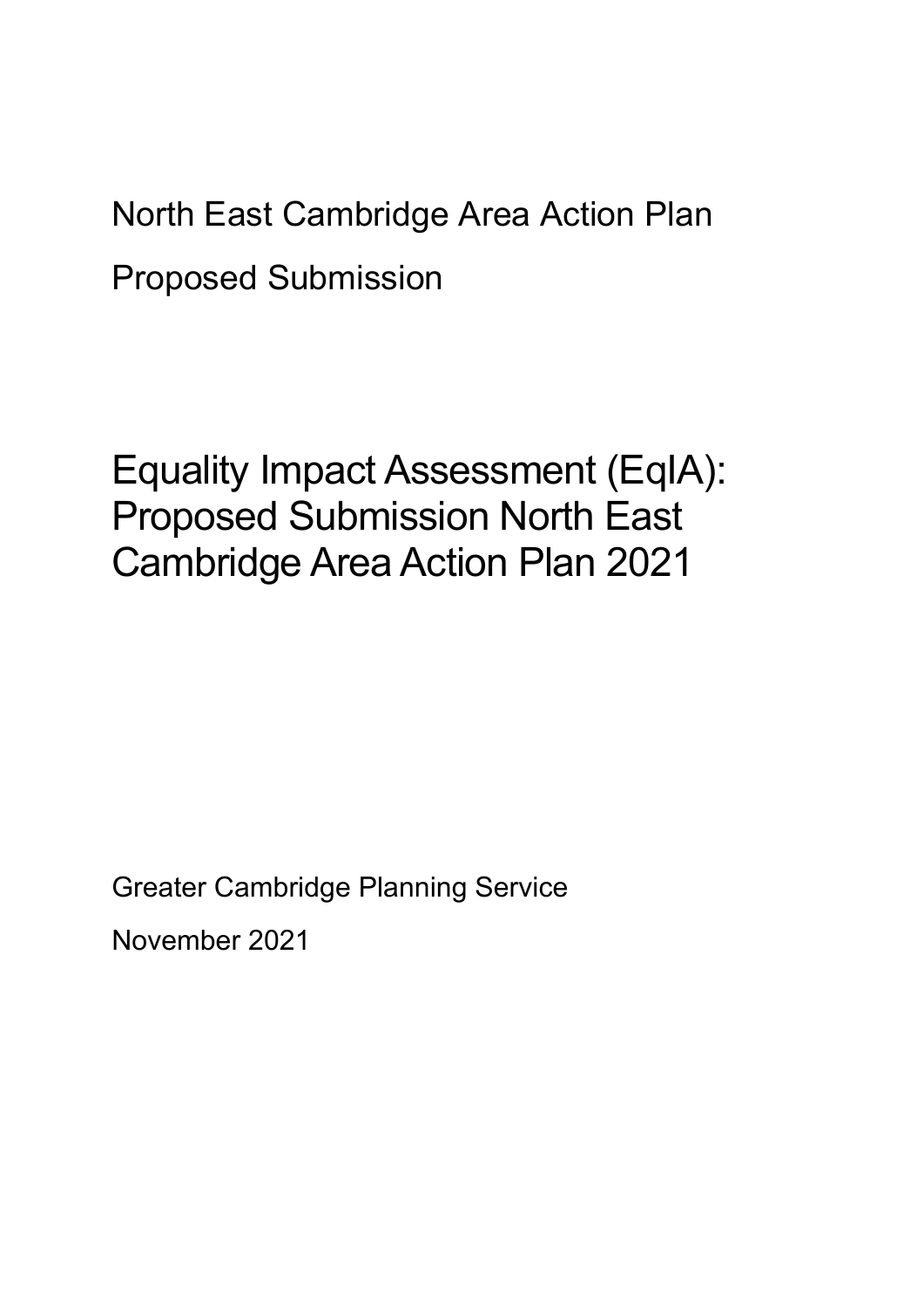

# **Introduction – Please read**

The Public Sector Equality Duty, introduced under the Equality Act 2010, requires all public bodies, including local authorities, to have due regard to the need to:

- Eliminate unlawful discrimination, harassment, and victimisation
- Advance equality of opportunity between those who share a protected characteristic and those who do not
- Foster good relations between those who share a relevant protected characteristic and those who do not

Equality Impact Assessments (EqIAs) allow the Council to:

- Show that we are meeting this legal duty by demonstrating due regard for the provisions of the Public Sector Equality Duty
- Identify possible negative impacts on individuals and groups with protected characteristics, plan mitigating action and seek to maximise opportunities to advance equality within our activities.

EqIAs provide a methodical approach to the assessment of impacts across the [nine](https://www.equalityhumanrights.com/en/equality-act/protected-characteristics)  [protected characteristics](https://www.equalityhumanrights.com/en/equality-act/protected-characteristics) and should be completed during the development and review of all Council policies, strategies, procedures, projects or functions. Where there is any doubt, the completion of an EqIA is always recommended.

Throughout the course of this form, please hover over the  $[$ [1]] symbol for guidance in relation to specific questions. When the form is completed, please send an electronic copy to [equality.schemes@scambs.gov.uk.](mailto:equality.schemes@scambs.gov.uk) If you require any additional support completing the form, please email the above address.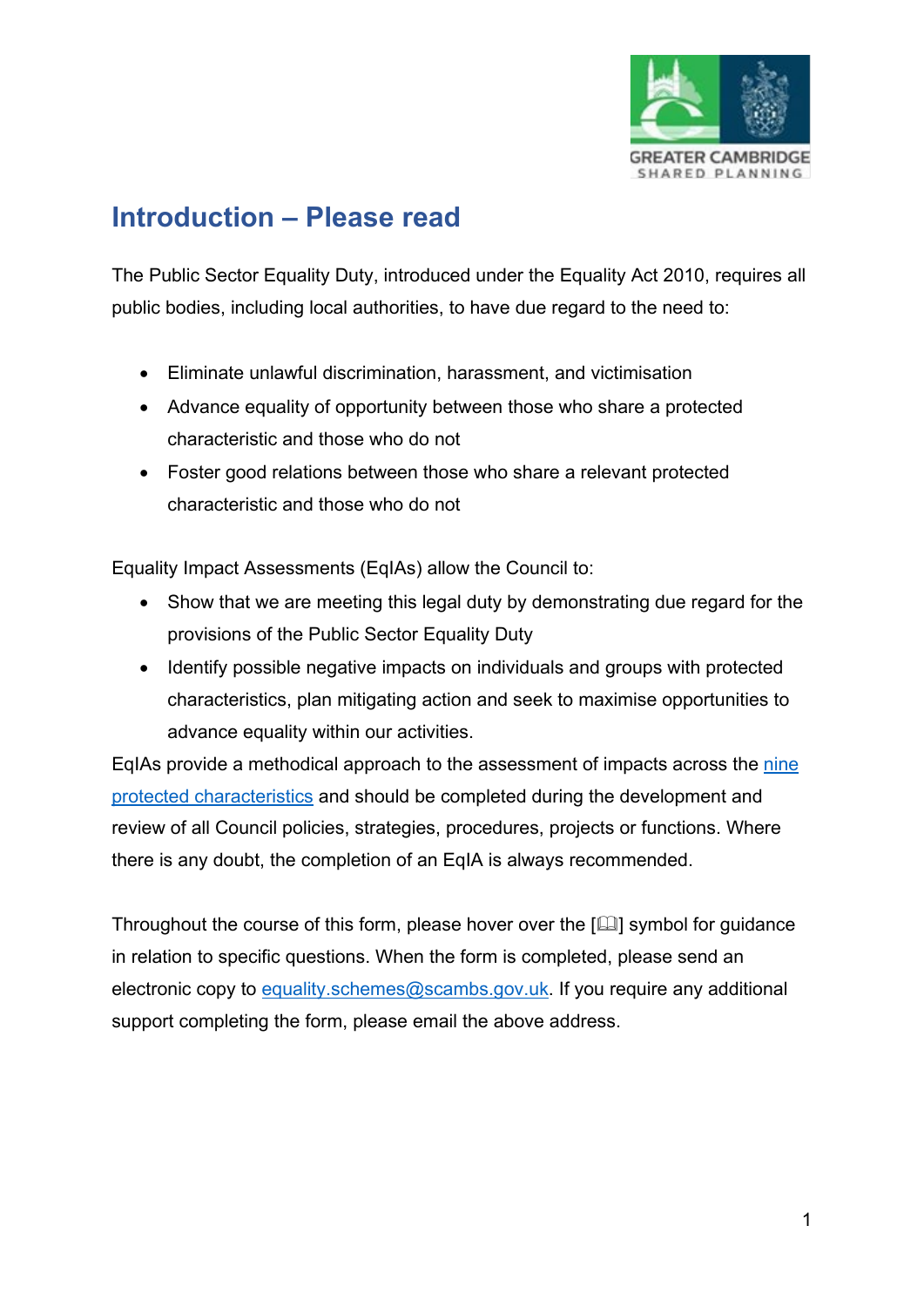

# **Equality Impact Assessment Complete Form**

## **Section 1: Identifying Details**

- **1.1** Officer completing EqIA: Claire Spencer, Fiona Lightfoot
- **1.2** Team and Service: Planning Policy Team, Greater Cambridge Shared Planning Service
- **1.3** Title of proposal: North East Cambridge (NEC) Area Action Plan (AAP) Version: Proposed Submission AAP 2021
- **1.4** EqIA completion date: November 2021
- **1.5** Proposal implementation date: Adoption of the North East Cambridge AAP currently anticipated winter 2024/25, subject to the outcome of the separate Water Recycling Centre Development Consent Order process on which the AAP is predicated and subject to the progress of independent Examination.
- **1.6** Who will be responsible for implementing this proposal: Greater Cambridge Shared Planning Service, other Cambridge City Council and South Cambridgeshire District Council Service areas and external stakeholders.

## **Section 2: Proposal to be Assessed**

- **2.1** Type of proposal: Policy
- **2.2** Is the proposal: New.

The Proposed Submission North East Cambridge AAP is a new document which seeks to expand and provide additional guidance on the application of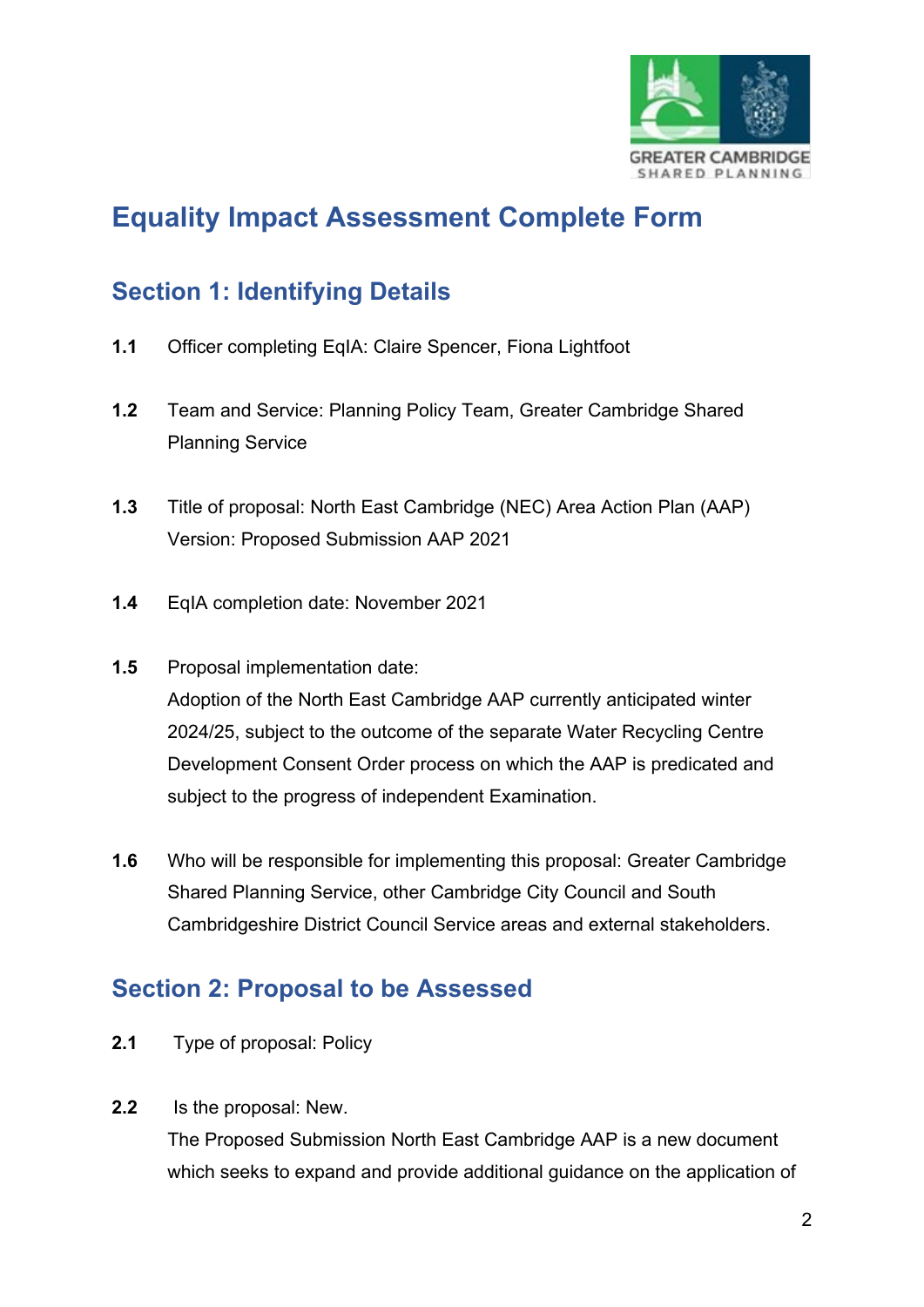

policies contained within the adopted Cambridge and South Cambridgeshire Local Plans (2018). Once adopted, the AAP will form part of the Greater Cambridge Development Plan which will also include the Greater Cambridge Local Plan currently being prepared.

- **2.3** State the date of any previous Equality Impact Assessment completed in relation to this proposal:
	- Cambridge Northern Fringe East Area Action Plan- Issues and Options 1 (Dec 2014-Feb 2015): Cambridge City Council EqIA October 2014
	- Cambridge Northern Fringe East Area Action Plan- Issues and Options 1 (Dec 2014-Feb 2015): South Cambridgeshire District Council EqIA November 2014
	- North East Cambridge (Cambridge Northern Fringe) Area Action Plan Issues and Options 2 (February - March 2019): Cambridge City Council EqIA February 2019
	- North East Cambridge (Cambridge Northern Fringe) Area Action Plan Issues and Options 2 (February - March 2019): South Cambridgeshire District Council EqIA February 2019
	- North East Cambridge Area Action Plan Draft Plan (July to October 2020): Joint EqIA January 2020
- **2.4** What are the headline aims of the proposal and the objectives that will help to accomplish these aims? (Approximately 250 words)

The North East Cambridge Area Action Plan (NEC AAP) builds on national policy, including in the National Planning Policy Framework and National Planning Practice Guidance, Policy SS/4 of the adopted South Cambridgeshire Local Plan (2018) and Policy 15 of the adopted Cambridge Local Plan (2018). The NEC AAP contains policies relating to the redevelopment of the land allocated in the adopted Local Plans for mixed-use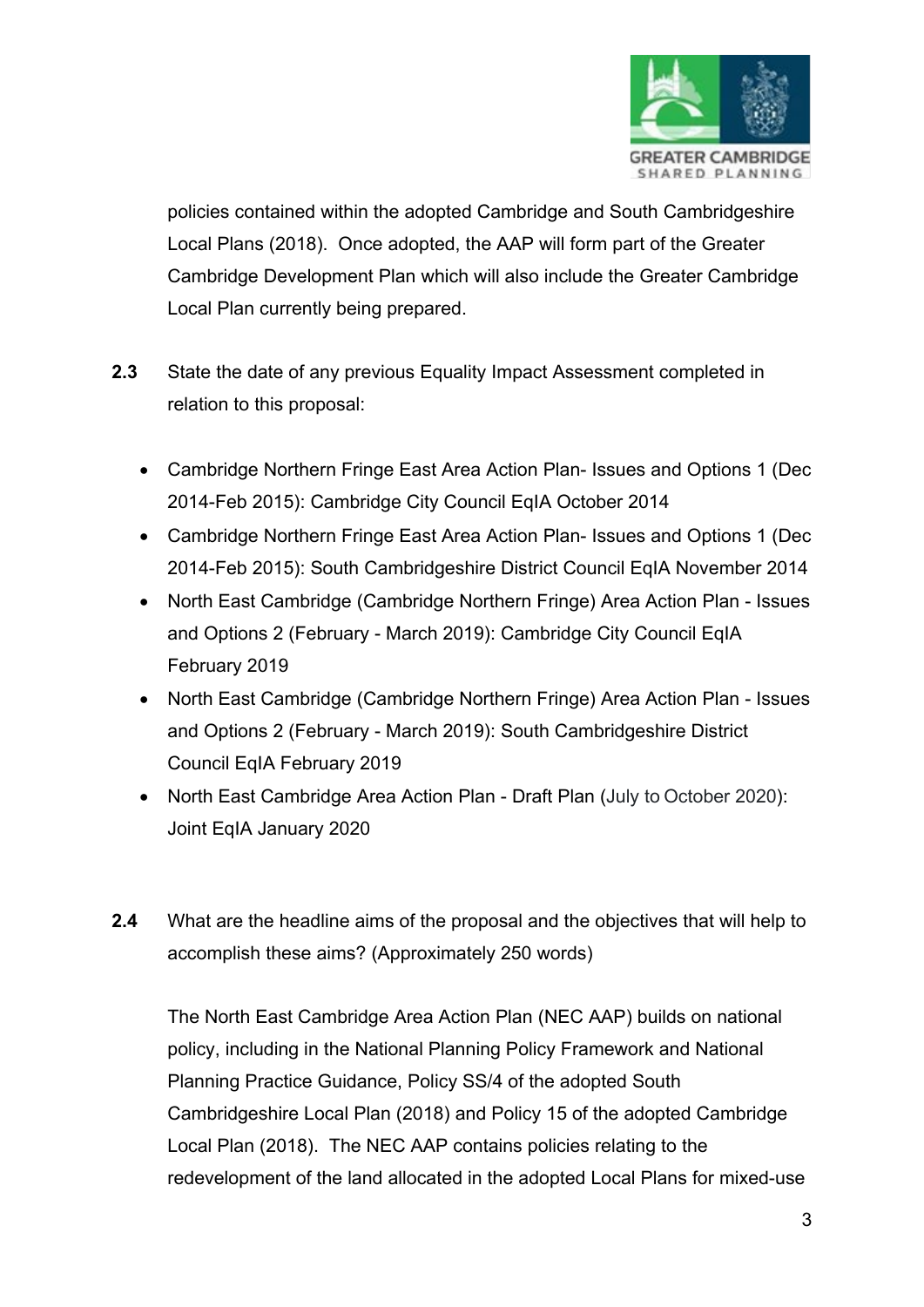

development. Originally centred around land bordering the Chesterton Sidings, the area covered by the NEC AAP has been revised to include a wider area which incorporates Cambridge Science Park and then extended again to include Cambridge Regional College.

Whilst the adopted Local Plans allocate the area for a mixed-use development, they do not set out details about the amount of development to be provided, its distribution within the area, when it should take place, its resultant form and function, and how wider community and sustainability outcomes will be co-ordinated, and their delivery secured. Preparation of the AAP is intended to provide a detailed and pro-active policy framework to guide development, regeneration, and investment decisions across the area.

The aims of the NEC AAP are as follows:

- To contribute to meeting the future strategic development and land use needs of Greater Cambridge for employment, housing, and infrastructure
- To agree a shared, ambitious, and innovative vision and strategic objectives for the regeneration of the North East Cambridge area
- To provide clarity and increased certainty through the AAP about how North East Cambridge, and the strategic sites within it, are to develop, including the scale, form and distribution of new development and land use expected across the plan area
- To test various development scenarios through plan making, informed by evidence and consultation, to arrive at the optimum development potential of the area and sites within it, with respect to the mix and scale of uses, with environmental impacts minimised, mitigated or, where appropriate, enhanced
- To identify and secure the coordinated delivery of the necessary social and physical infrastructure and service improvements required to support the new development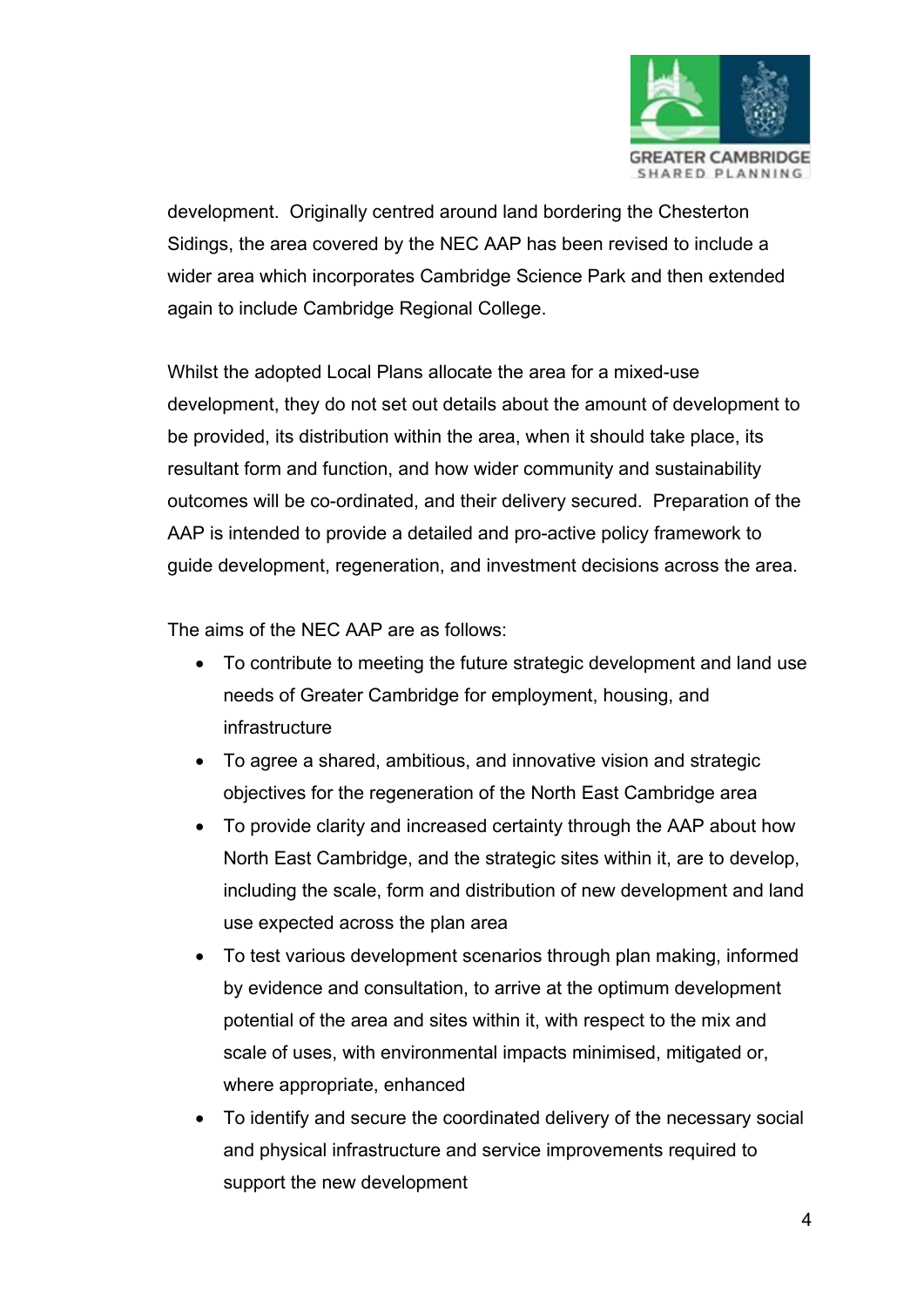

- To determine the appropriate phasing of development, taking into account the need to ensure regeneration occurs in a coordinated manner across the whole plan area, including on sites with greater constraints than others; and
- To provide a sound basis upon which to assess and direct decisions on planning applications.

The purpose of the Proposed Submission North East Cambridge AAP is as follows:

- To set out a framework for the future development of the North East Cambridge Area. The publication of this document is accompanied by an updated Sustainability Appraisal and other evidence base documents that have informed the preparation of the Proposed Submission AAP.
- At the appropriate time the Proposed Submission AAP will be formally consulted on and then submitted to the Secretary of State with the representations for examination.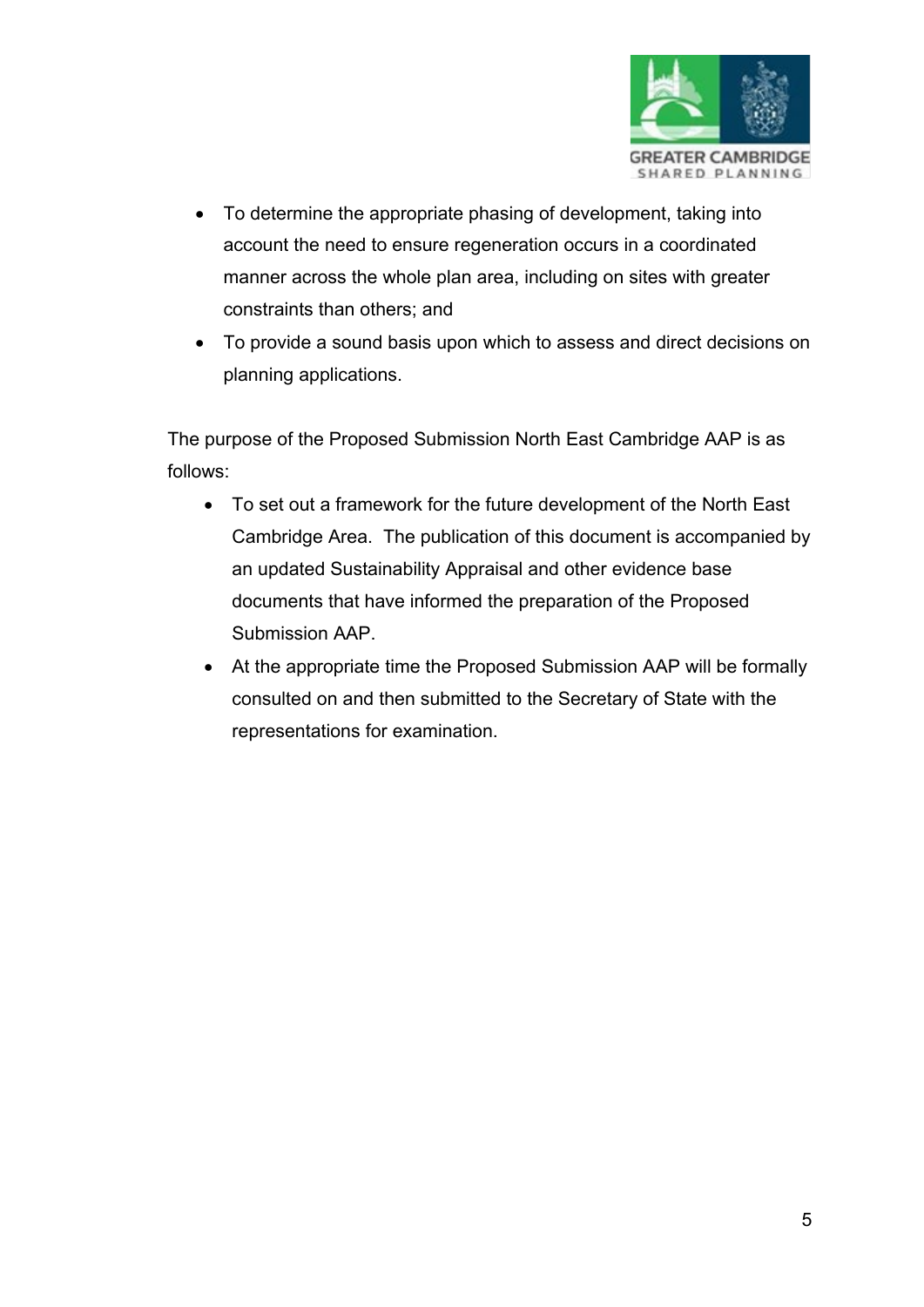

- **2.5** Which of South Cambridgeshire District Council's business plan priorities does this proposal link to?
	- Helping Businesses to grow
	- Building homes that are truly affordable to live in
	- Being green to our core
	- A modern and caring council
- **2.6** Which of South Cambridgeshire District Council's equality objectives (as detailed in SCDC's Equality Scheme) does this proposal link to or help to achieve?
	- Identify, prioritise and deliver actions that will narrow the gap in outcomes between disadvantaged groups and the wider community
	- SCDC is an employer that values difference and recognises the strength that a diverse workforce brings
	- Protected characteristic groups have a voice and are represented in forming the future shape of the district
- **2.7** Which of Cambridge City Council's equality objectives (as detailed in CCC's Equality Scheme) does this proposal link to or help to achieve?
	- To further increase our understanding of the needs of Cambridge's growing and increasingly diverse communities so that we can target our services effectively
	- To continue to work to improve access to and take-up of Council services from all residents and communities
	- To work towards a situation where all residents have equal access to public activities and spaces in Cambridge and are able to participate fully in the community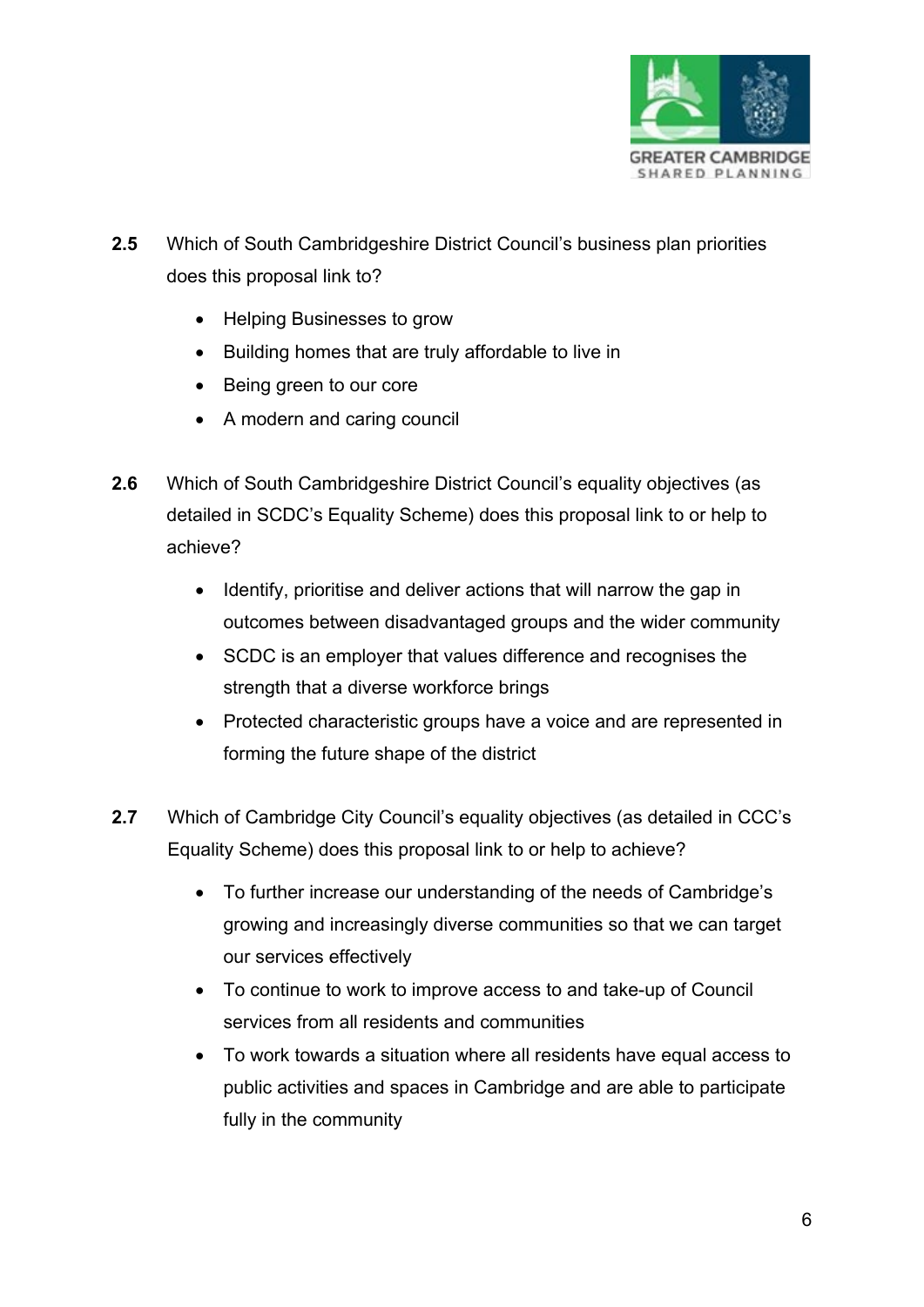

- **2.8** Which groups or individuals will the proposal affect:
	- Service Users
	- External Stakeholders
	- Employees
	- Councillors
	- Other

If other, please specify **–** future residents of and visitors to the new City District proposed in the AAP.

**2.9** How will these groups or individuals be affected? (you will be asked to provide more detail on the specific impacts on different protected characteristic groups later on in the form) (approximately 250 words)

The AAP is being prepared to provide a framework to assist decision making relevant to the new city district. It is intended to provide a clear understanding of how new development and infrastructure will be secured and delivered and how the proposals will integrate with the local area and existing communities.

Consultation on the Proposed Submission AAP will be undertaken in accordance with the current Greater Cambridge Shared Planning Statement of Community Involvement. Consistent with this stage of the plan making process, it will provide the opportunity for all stakeholders, including local residents to make formal representations on the proposed policies and proposals for this area and the consultation process will be shaped to help them understand the purpose of consultation at this stage and the importance to submit their views if they wish them to be considered by the independent planning inspector at the public examination. However, there will be a pause in the AAP process following the member process and consultation will only take place following the outcome of the Development Consent Order (DCO)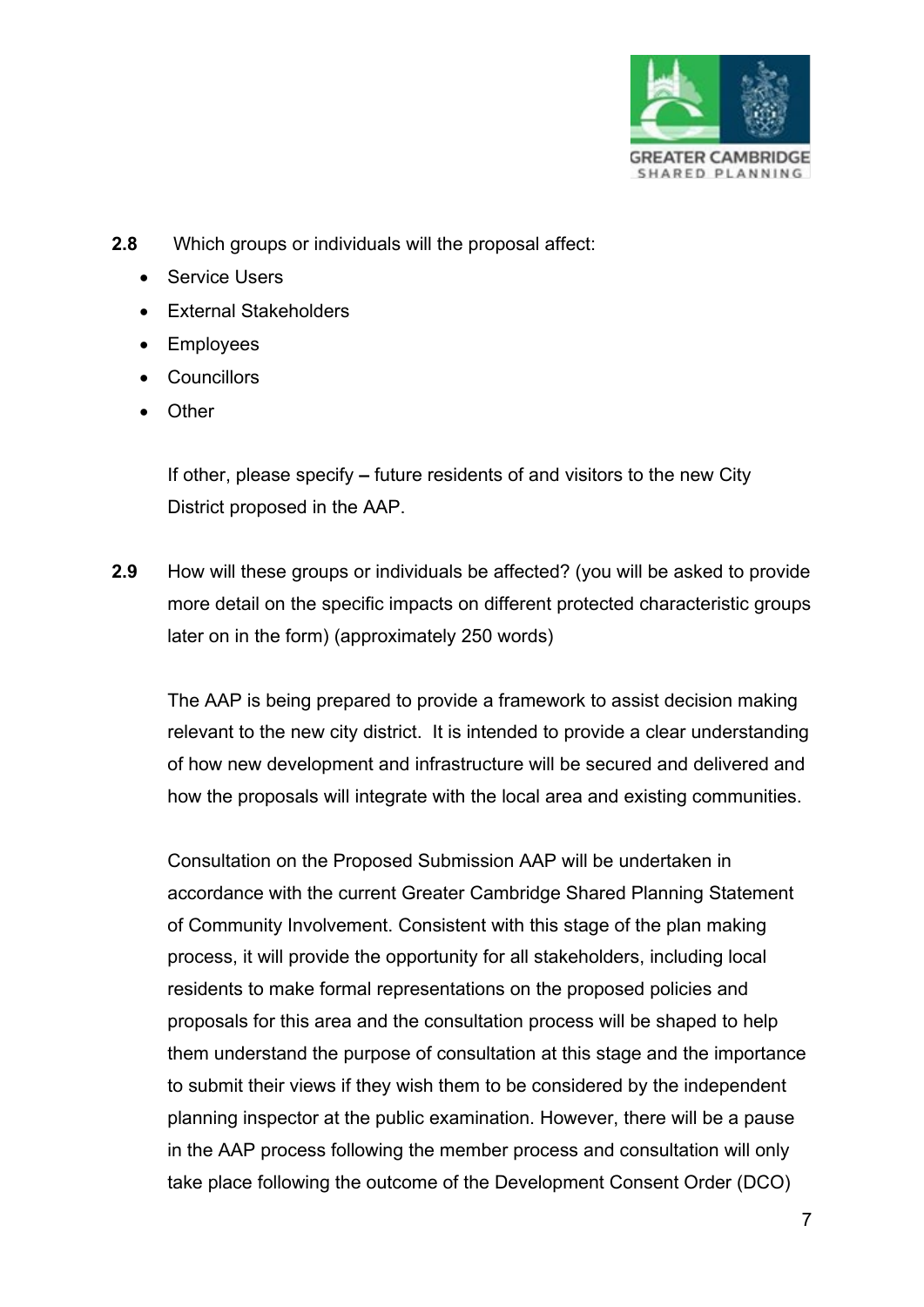

process for the relocation of the Cambridge Waste Water Treatment Plant on which the AAP is predicated, if the DCO is approved.

The delivery of development outlined in the Proposed Submission AAP is anticipated to be of benefit to the local economy as well as new and existing residents in the area. The plan seeks to deliver a mix of employment, residential, recreational, and other community uses with the intention of creating balanced communities.

Once adopted, it is anticipated the AAP will have a positive impact on several protected characteristics, due to the planned provision of a range of housing, services, and facilities for all groups. For example, the provision of an integrated public transport system for the plan area represents an opportunity to improve access for those with limited mobility.

**2.10** How many people will this proposal affect? (Approximately)

The AAP will affect residents of Greater Cambridge, in particular residents in the areas surrounding North East Cambridge and future residents of the new City District being proposed. The Plan will also impact upon all visitors to the area, for employment, education, retail and leisure activities.

**2.11** If any part of the proposal is being undertaken by external partners, please specify how SCDC will ensure that they will meet equality standards? (Approximately 250 words)

The Greater Cambridge Shared Planning service, on behalf of the Local Planning Authorities, have been working with Cambridgeshire County Council, Greater Cambridge Partnership, Cambridgeshire & Peterborough Combined Authority and a wide range of delivery partners. As public bodies all are required to comply with the Public Sector Equality Duty, introduced under the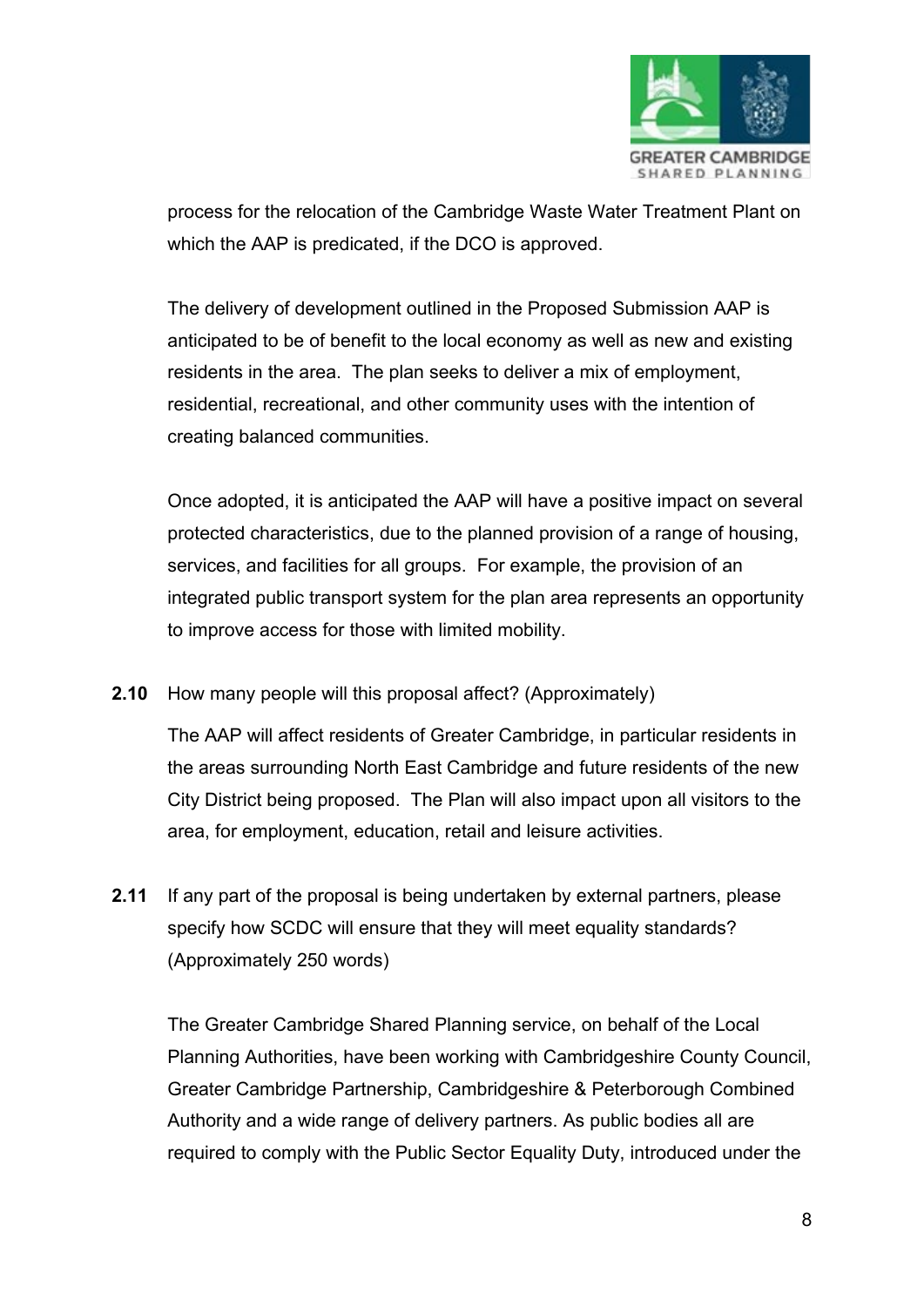

Equality Act 2010. Buildings and infrastructure need to comply with the necessary design and safety standards, including Building Regulations and safety audits, to ensure they are safe and accessible to all users.

The Proposed Submission AAP is informed by evidence documents commissioned from external consultants. The procurement process addresses tackling inequalities in employment and equal opportunities for our communities.

## **Section 3: Evidence and Data**

**3.1** Describe any research (this could include consultation) and analysis you have undertaken to understand how [protected characteristic](https://www.equalityhumanrights.com/en/equality-act/protected-characteristics) groups are likely to be affected? Please list any key sources that you used to obtain this Information.

<span id="page-9-0"></span>(Approximately 250 words)

The North East Cambridge AAP is informed by an extensive evidence base across a breadth of topics and issues including employment, housing, transport, health and well-being and social inclusion. These studies provide an understanding of the existing situation and identify issues which need to be addressed and/or mitigated through the AAP.

Throughout the plan making process a Sustainability Appraisal (SA) (incorporating Strategic Environmental Assessment (SEA), Health Impact Assessment (HIA) and Equalities Impact Assessment (EqIA)) will be undertaken. These will consider whether the AAP is likely to disproportionately affect any groups with particular 'protected characteristics' under the Equality Act, as well as whether it may disproportionately affect any other groups, such as different socio-economic groups or groups who have more than one protected characteristic that taken together create overlapping and interdependent systems of discrimination or disadvantage.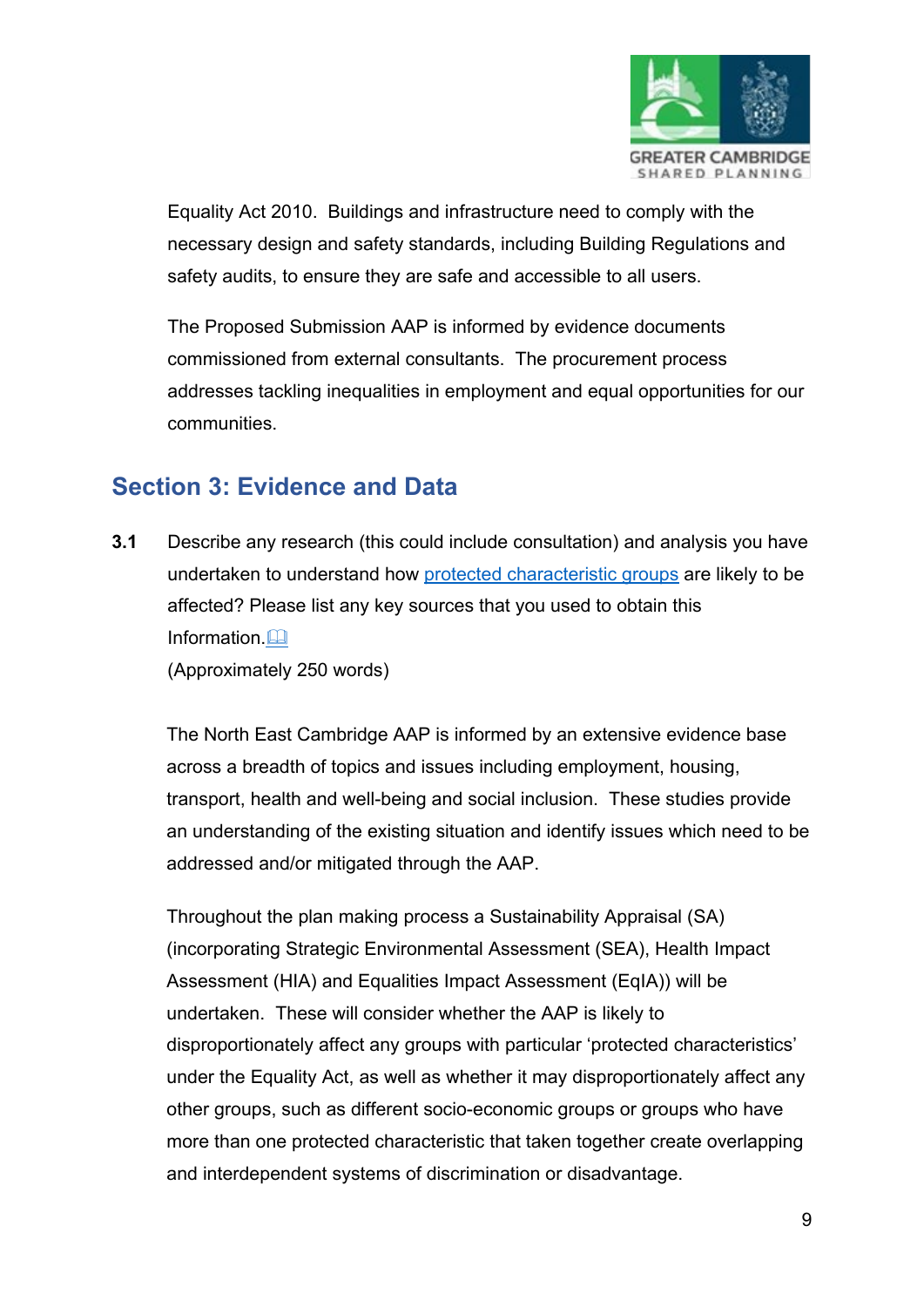

The land uses proposed within the Area Action Plan will have a bearing on those who potentially live, work and visit the new City district. Throughout the preparation of the Proposed Submission AAP officers have had regard to the guidance contained within Cambridge City Council's Equalities and Diversity Policy and Single Equality Scheme, and the Equality Scheme adopted by South Cambridgeshire District Council. Officers have liaised with Community Services departments at South Cambridgeshire District Council, Cambridge City Council and Cambridgeshire County Council who are responsible for health and well-being considerations.

**3.2** Describe any research (this could include consultation) and analysis you have undertaken to understand any effects on any other groups of people not mentioned in the nine [protected characteristic](https://www.equalityhumanrights.com/en/equality-act/protected-characteristics) groups (for example people who live in rural areas, who live in areas of high growth, or from low income backgrounds). (Approximately 250 words)

See 3.1 above

**3.3** If you have not undertaken any consultation, please detail why not, or when consultation is planned to take place. (Approximately 250 words)

To date the NEC AAP has undergone the following stages which have involved consultation with the various external stakeholders and groups within the local community:

- Research, evidence gathering and front-loading engagement (2014 and ongoing)
- Issues and Options 1 consultation (December 2014 February 2015)
- Issues and Options 2 consultation (February 2019 March 2019)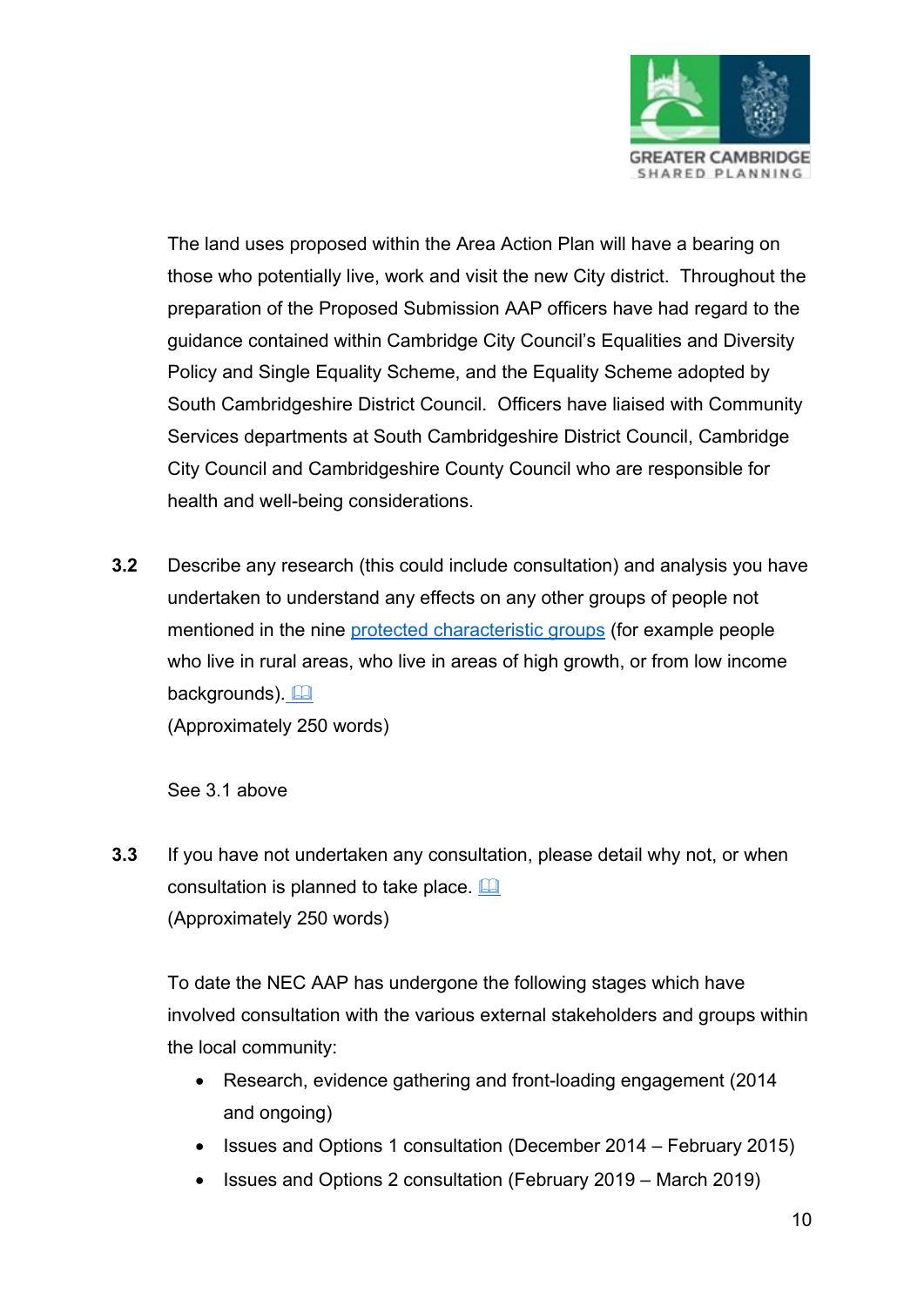

• Draft Plan consultation (July – October 2020)

Details of the representations received as part of these consultations are set out in the Statement of Consultation document which accompanies the Proposed Submission AAP. These details can also be viewed on the [Greater](https://www.greatercambridgeplanning.org/)  [Cambridge Planning website.](https://www.greatercambridgeplanning.org/)

Common themes arising from previous consultations in relation to equality implications have been calls for an inclusive approach to community development to include the deprived neighbouring residential areas of Arbury, Kings Hedges and the Fen Road Travellers community. Concerns have also been expressed that proposals to restrict access by car could adversely affect some groups, such as disabled or older people, who are unable to walk or cycle to use the new facilities. It has been suggested that all walking and cycling infrastructure should be designed to be fully accessible to those with disabilities, including for use by those with mobility scooters and adapted cycles.

The views expressed by individuals, communities, businesses, academic institutions, and stakeholders during previous consultations have helped to develop the Proposed Submission AAP.

The Proposed Submission AAP will be subject to consultation in due course with a range of stakeholders in accordance with the Greater Cambridge Shared Planning Service Statement of Community Involvement. A list of consultees who will be notified of the consultation is included in the Consultation Statement.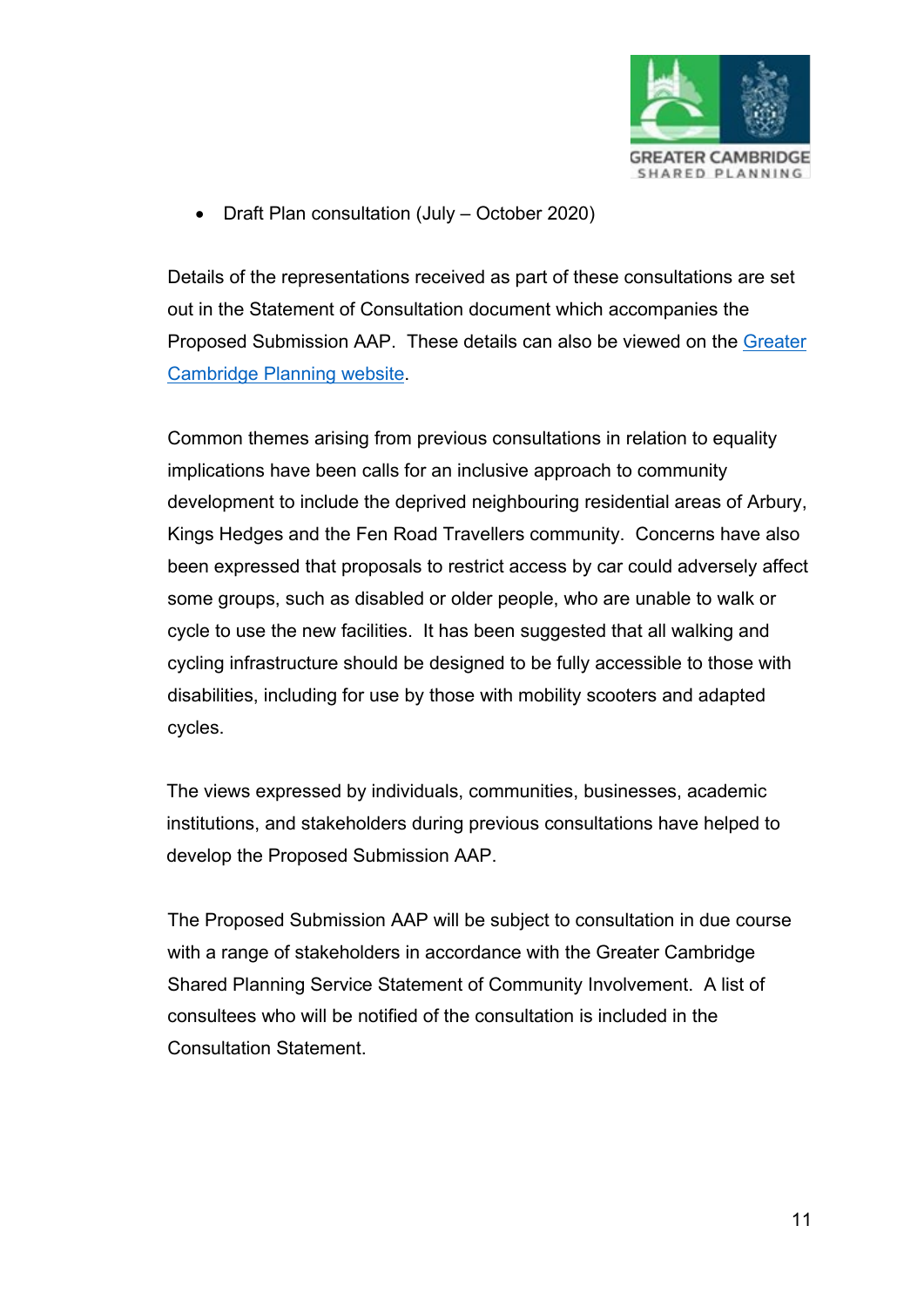

# **Section 4: Impact of proposal on those with protected characteristics**

#### 4.1 [Age:](https://www.equalityhumanrights.com/en/equality-act/protected-characteristics#age)

**4.1.1** Has your research identified that the proposal will have an impact on this protected characteristic? **Yes**

**If you have selected no – please move forward to question 4.2 Disability If you have selected yes – please continue below (4.1.2)**

- **4.1.2** Describe the impacts of the proposal on this protected characteristic group identified through your research, including
	- whether each impact is positive, neutral or negative
	- whether it is a high, medium or low impact.  $\square$
	- approximately 250 words per impact

Impact - Positive

Relevant community organisations, such as Age UK, Cambridgeshire Older People's Enterprise (COPE), Children & Young People's Participation Service (ChYpPS) and Centre 33 (Supporting young people up to the age of 25) have been included in previous consultations and will be directly consulted on the Proposed Submission AAP.

Evidence suggests that a relatively high proportion of people within older age groups may not have access to the internet and therefore are less able to participate in public consultation exercises. The Planning Service will be mindful of this in preparing for the future public consultation and will ensure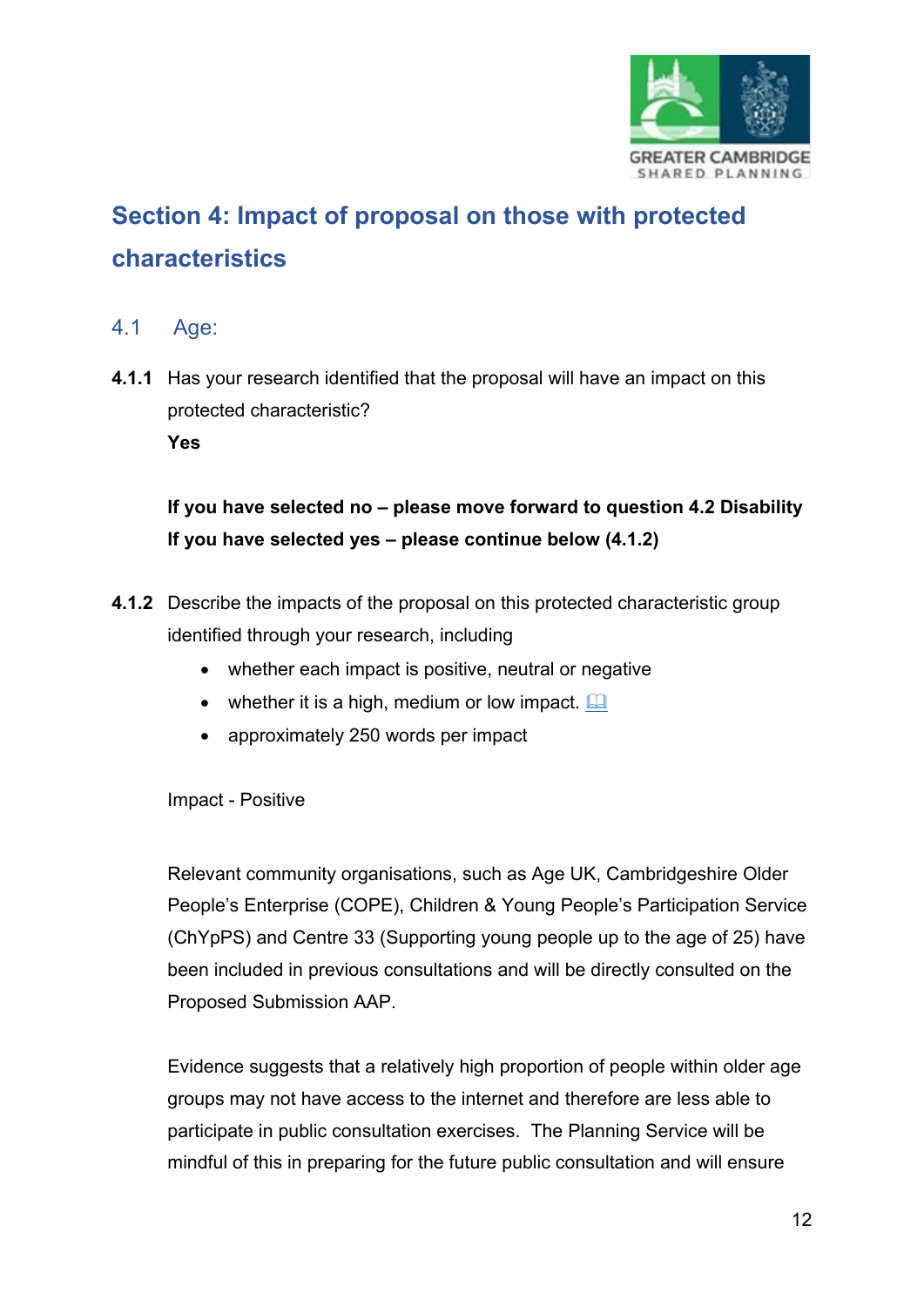

there are opportunities for members of the public to view hard copies of documents at council buildings. A contact telephone number for the Policy Team is provided on all publicity materials, including public notices, to assist anyone experiencing difficulties accessing the documents.

Although there is no evidence to suggest the development proposed by the AAP will have a negative impact on young people residing in or visiting North East Cambridge for education or employment, it is often difficult to engage with younger members of the community as part of a consultation exercise. A range of measures are proposed to address this as part of future consultations on the AAP, including the use of social media platforms to specifically target younger people.

House prices in the Cambridge area are particularly high and this has a negative impact on those sections of the population wishing to purchase their own home, particularly young people. The Proposed Submission AAP plans for the provision of 40% affordable housing for a range of household sizes which will benefit young people struggling to afford market housing and families with children. The Proposed Submission Plan also makes provision for specialist housing for older people.

The Proposed Submission plan seeks to achieve high quality transport infrastructure to serve the site and will seek to provide access for all. Potentially this has implications for different age groups, for example, those under driving age and those who have given up driving as they get older, may be reliant on public transport provision to travel within the AAP area and beyond.

Various employment uses proposed by the Proposed Submission AAP will support a range of opportunities at various skill levels, which will benefit people of working age. The Planning Service will engage with local business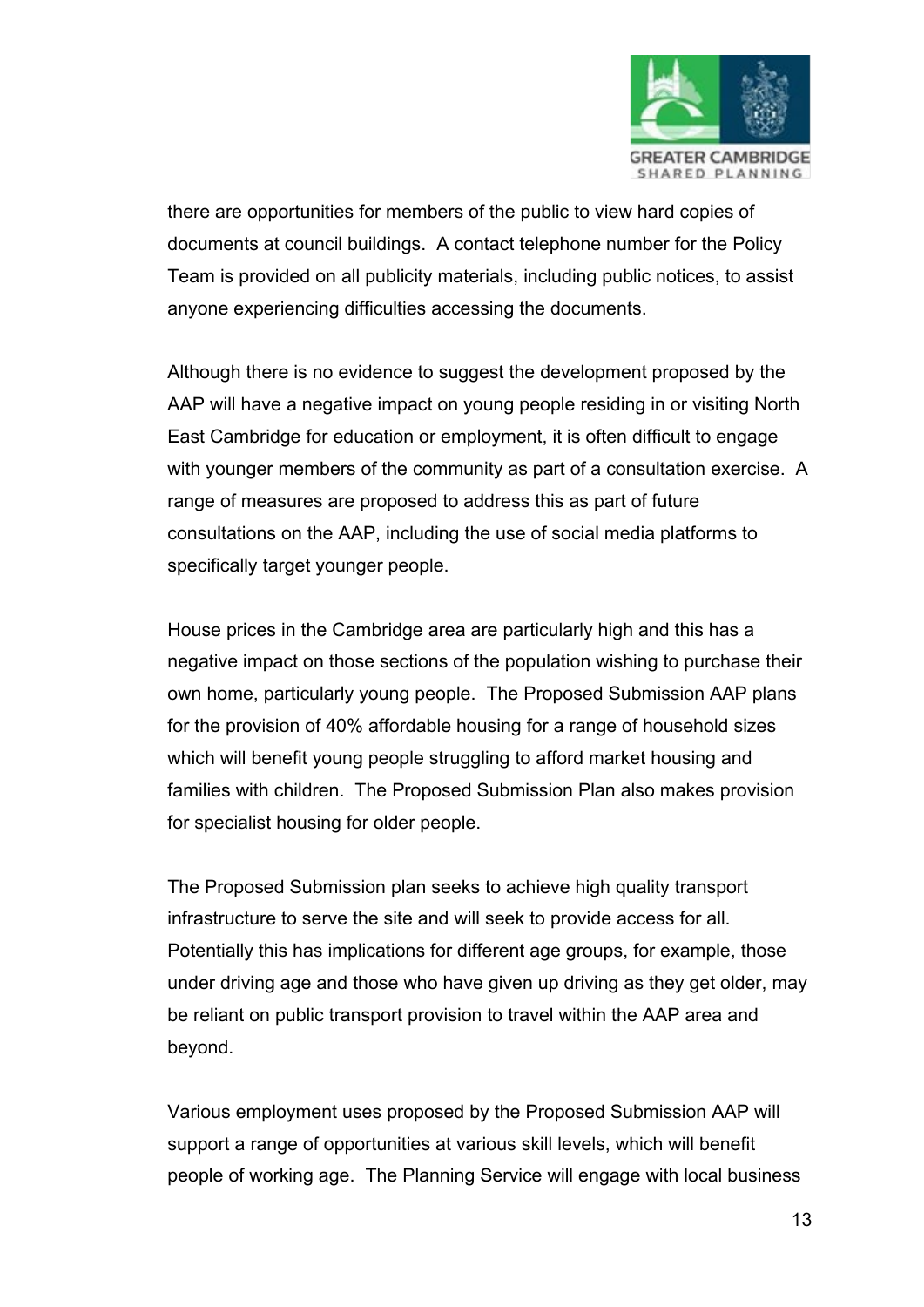

groups and forums in the area online and through mailing lists. Local employment opportunities within the new development are explored within the Skills, Training and Local Employment Opportunities Topic Paper which will be published alongside the Proposed Submission AAP.

The Proposed Submission AAP includes provision for appropriate primary school provision in addition to further social infrastructure such as children's play areas which will benefit families with young children. It is estimated that approximately 14% of the population residing within the North East Cambridge AAP will be under the age of 16, based on the number and range of residential units proposed by the Proposed Submission AAP. The AAP proposes a range of community facilities to cater for all age groups, including public open space, retail and leisure facilities.

**4.1.3** Please complete the table below to detail actions that need to take place to minimise the negative and maximise the positive impacts raised in the previous question:

| Action       | Responsible    | Timescale for completion   | How will the actions be       |
|--------------|----------------|----------------------------|-------------------------------|
|              | <b>Officer</b> |                            | monitored?                    |
| Undertake    | Greater        | Consultation will only     | Update Statement of           |
| consultation | Cambridge      | take place following the   | Consultation to record        |
| with         | Shared         | outcome of the             | who is consulted, issues      |
| stakeholders | Planning       | <b>Development Consent</b> | arising, and how they         |
| and review   | Policy Team    | Order (DCO) process for    | have been addressed.          |
| feedback     |                | the relocation of the      | Consultation will confirm     |
|              |                | Cambridge Waste Water      | whether the Proposed          |
|              |                | <b>Treatment Plant on</b>  | <b>Submission Area Action</b> |
|              |                | which the AAP is           | Plan responds                 |
|              |                | predicated, if the DCO is  | appropriately to the          |
|              |                | approved.                  | needs of this protected       |
|              |                |                            | characteristic group.         |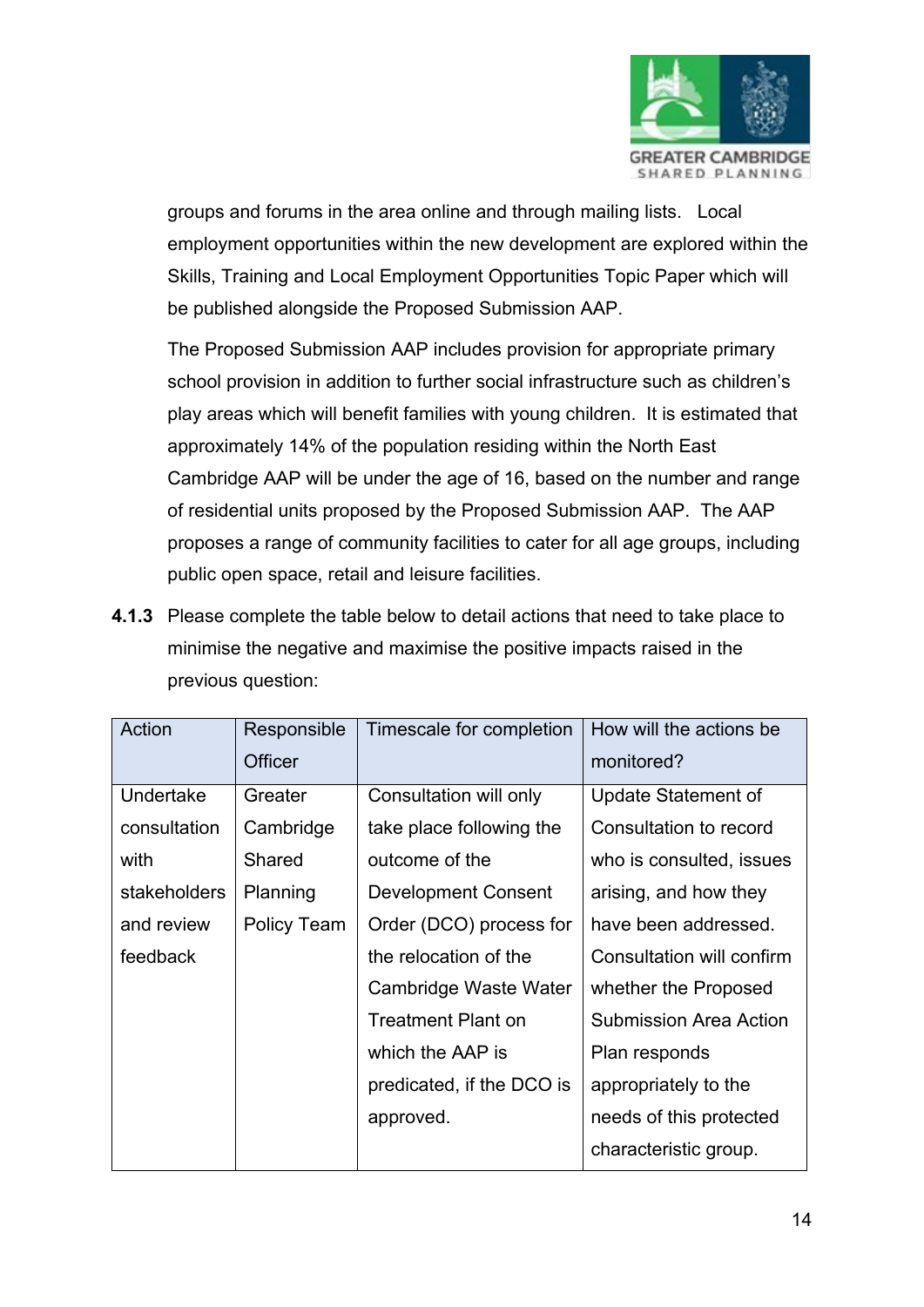

### 4.2 [Disability:](https://www.equalityhumanrights.com/en/equality-act/protected-characteristics#disability)

**4.2.1** Has your research identified that the proposal will have an impact on this protected characteristic? **Yes**

**If you have selected no – please move forward to question 4.3 Gender Reassignment**

**If you have selected yes – please continue below (4.2.2)**

- **4.2.2** Describe the impacts of the proposal on this protected characteristic group identified through your research, including
	- whether each impact is positive, neutral or negative
	- whether it is a high, medium or low impact.  $\square$
	- approximately 250 words per impact

Impact- Positive

A number of local charities and organisations for disabled people have been included in previous consultations and will be directly consulted on the Proposed Submission AAP. These include Disability Cambridgeshire, Healthwatch Cambridgeshire, Lifecraft and Mind (Cambridgeshire, Peterborough and South Lincolnshire).

All consultation documents will be produced in an accessible format on the Greater Cambridge Planning website and all documentation can be made available on request in large copy print, audio cassette or Braille, should such adjustments be required to enable those with low vision or blindness to take part in the consultation.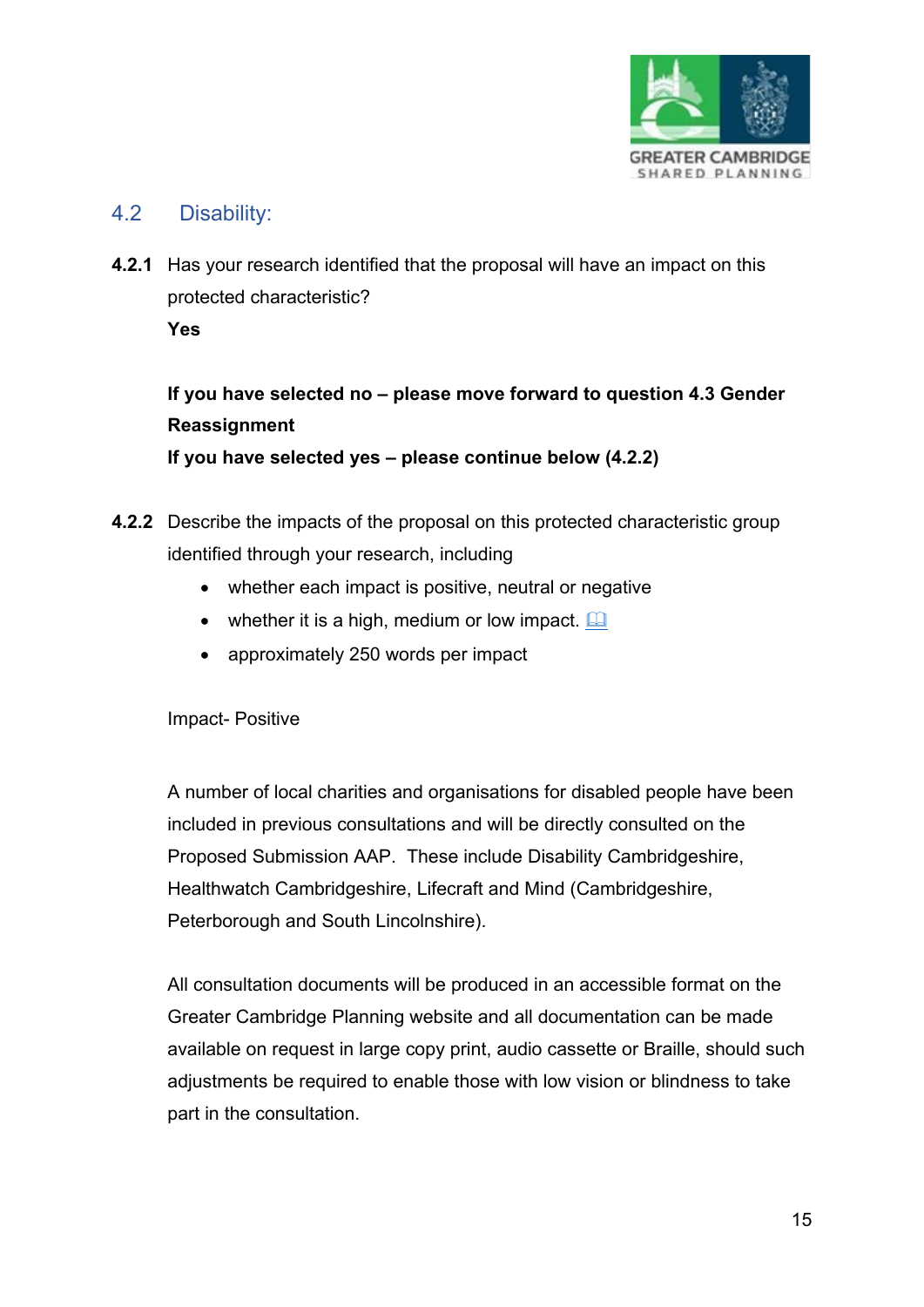

The Proposed Submission plan seeks to achieve high quality transport infrastructure to serve the site and will seek to provide access for all. A range of community facilities are proposed within a reasonable walking distance of residential areas which will be of particular benefit to those with reduced mobility. The adopted Local Plans for the area include a range of policies requiring new developments to meet the needs of disabled people in terms of accessible and adaptable dwellings, healthcare and community facilities. Preparation of the AAP provides the opportunity to explore other ways of improving access for less mobile members of the community including the provision of benches of people needing to rest, tactile pavements, and wide pavements to accommodate mobility scooters.

Population projections for Greater Cambridge anticipate that there will be a significant increase in the over 65s with mobility problems by 2040. The Proposed Submission AAP encourages new homes to be accessible and adaptable to ensure they are future proofed and can accommodate changes in residents' personal circumstances over time. In addition, specialist housing such as accommodation for older people is proposed.

Mental health issues can be common in new communities due to initial isolation and loneliness associated with a large number of people moving into a new area where social connections and community groups have not yet been established. As well as providing adequate healthcare options for people, it is important that community development and support are key elements in the creation of new communities. In the past on other significant development sites Community Development Workers have been appointed to help develop connections in the new community and facilitate capacity for new residents to network and support one another. It is envisaged that similar provision will be made for the new development at North East Cambridge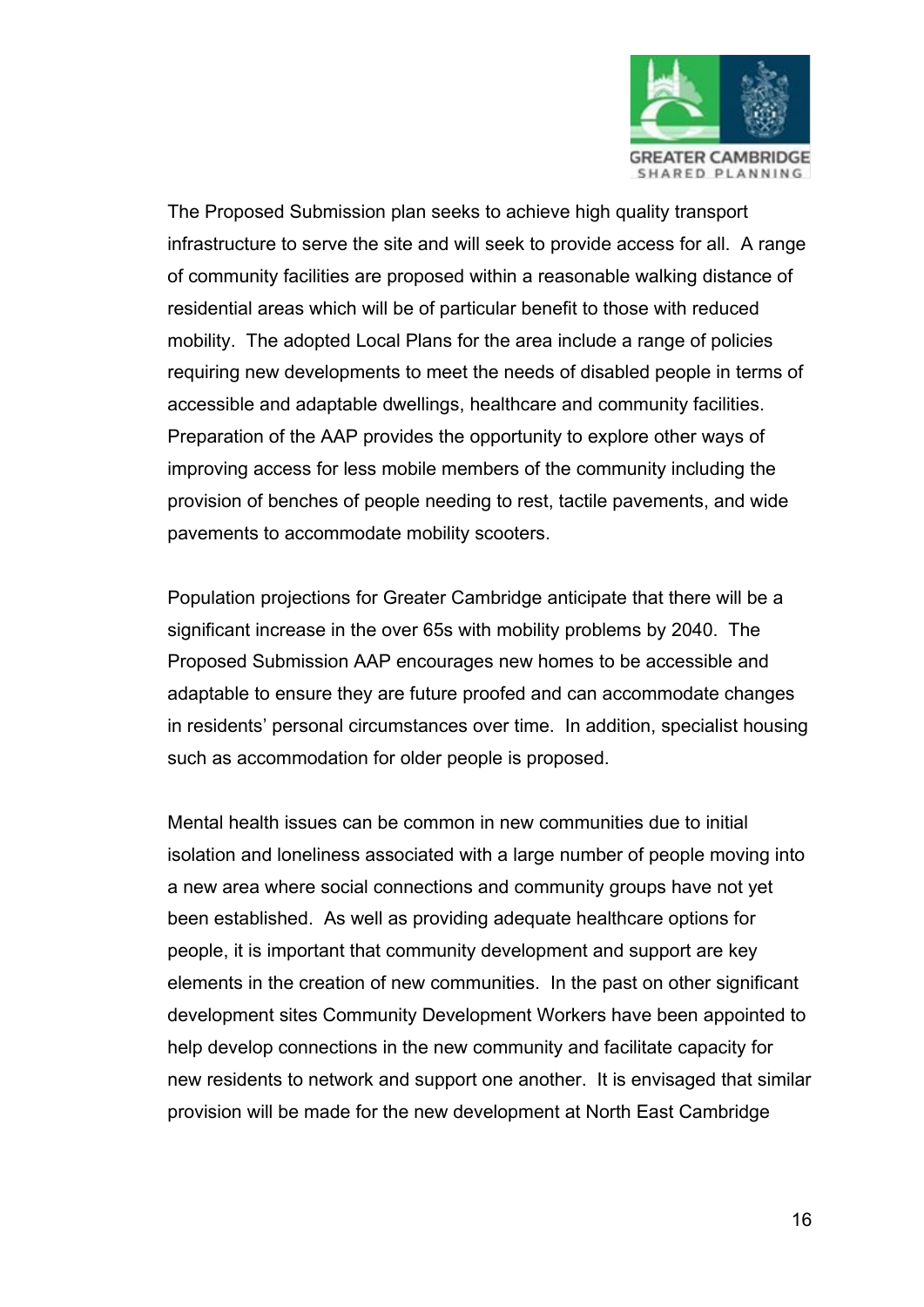

**4.2.3** Please complete the table below to detail actions that need to take place to minimise the negative and maximise the positive impacts raised in the previous question:

| Action       | Responsible | Timescale for completion   | How will the actions be       |
|--------------|-------------|----------------------------|-------------------------------|
|              | Officer     |                            | monitored?                    |
| Undertake    | Greater     | Consultation will only     | Update Statement of           |
| consultation | Cambridge   | take place following the   | Consultation to record        |
| with         | Shared      | outcome of the             | who is consulted, issues      |
| stakeholders | Planning    | <b>Development Consent</b> | arising, and how they         |
| and review   | Policy Team | Order (DCO) process for    | have been addressed.          |
| feedback     |             | the relocation of the      | Consultation will confirm     |
|              |             | Cambridge Waste Water      | whether the Proposed          |
|              |             | <b>Treatment Plant on</b>  | <b>Submission Area Action</b> |
|              |             | which the AAP is           | Plan responds                 |
|              |             | predicated, if the DCO is  | appropriately to the          |
|              |             | approved.                  | needs of this protected       |
|              |             |                            | characteristic group.         |

### 4.3 [Gender Reassignment:](https://www.equalityhumanrights.com/en/equality-act/protected-characteristics#age)

**4.3.1** Has your research identified that the proposal will have an impact on this protected characteristic?

**Yes**

## **If you have selected no – please move forward to question 4.4 Marriage and Civil Partnership**

**If you have selected yes – please continue below (4.3.2)**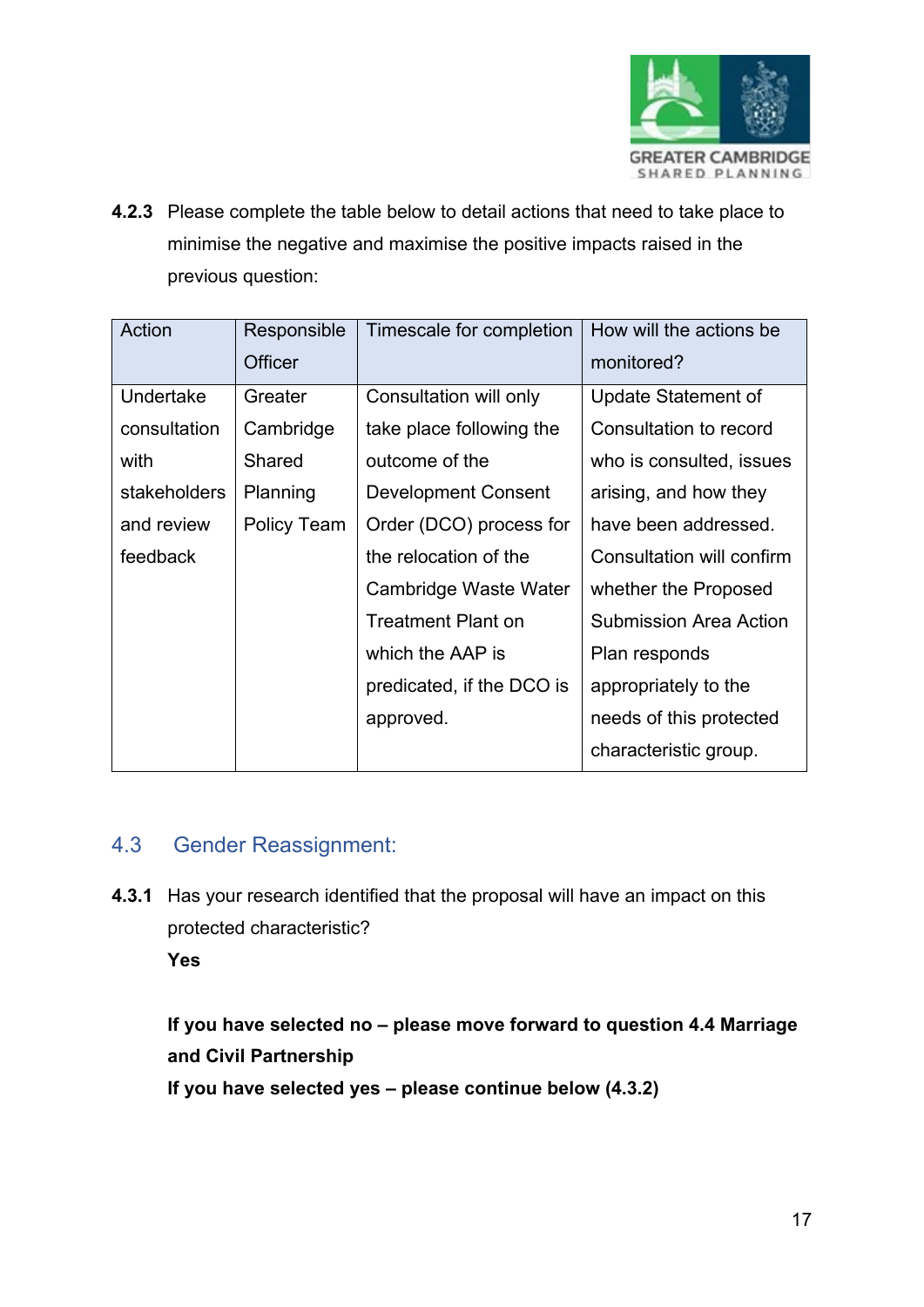

**4.3.2** Describe the impacts of the proposal on this protected characteristic group identified through your research, including

- whether each impact is positive, neutral or negative
- whether it is a high, medium or low impact.  $\square$
- approximately 250 words per impact

#### Impact- Neutral

Relevant community organisations such as The Kite Trust and The Encompass Network have been included in previous consultation exercises and will be directly notified of the Proposed Submission AAP consultation.

No equality impacts specific to this group have been identified at this stage of the plan making process, however, there is a potential impact related to plans for healthcare access. This could be in terms of medical transitioning, for example, or due to transgender people being more likely to experience mental health issues than the general population. Healthcare services are therefore important for this group.

The Proposed Submission plan includes the provision of health care facilities which may result in a positive impact for this characteristic.

**4.3.3** Please complete the table below to detail actions that need to take place to minimise the negative and maximise the positive impacts raised in the previous question: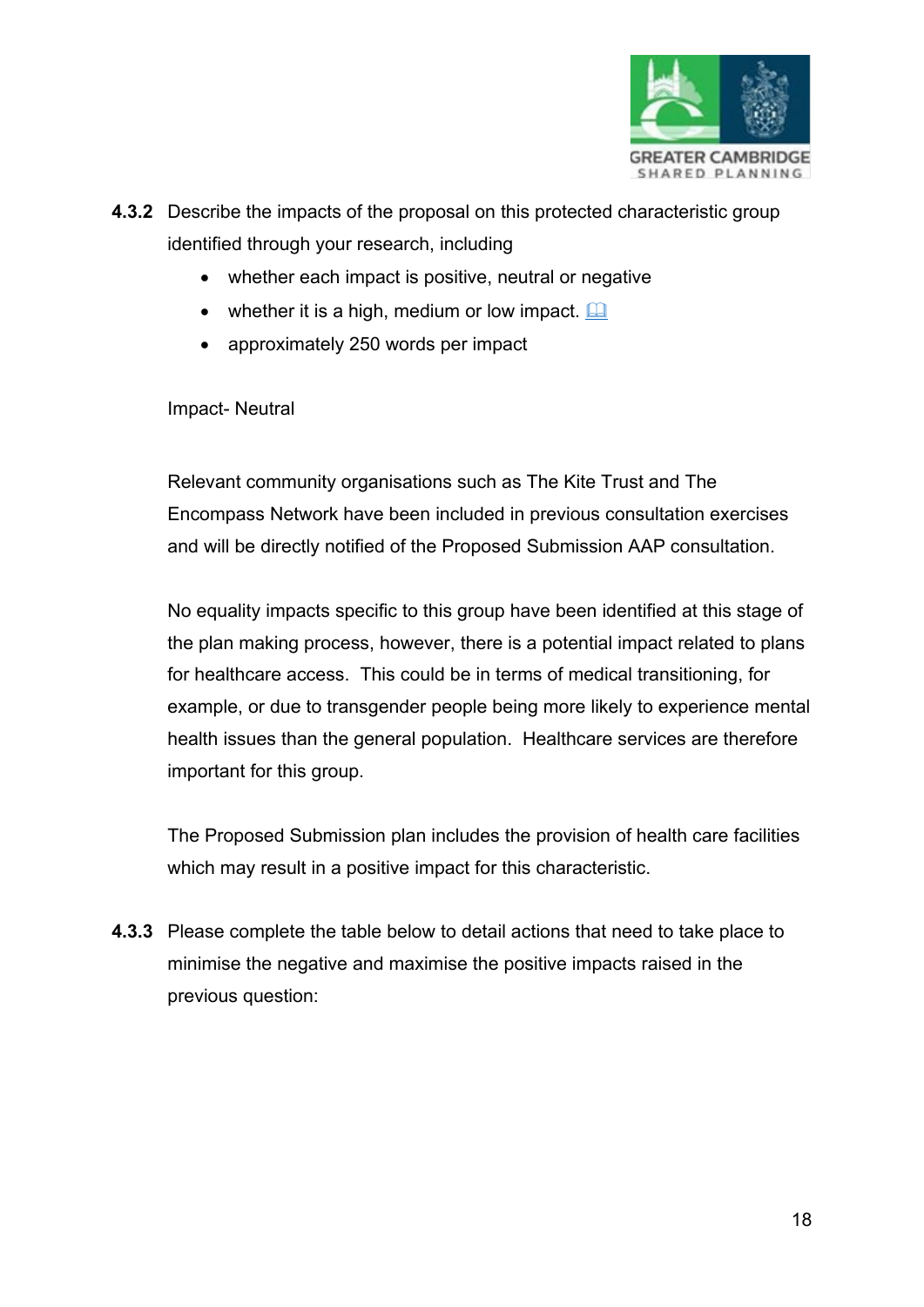

| Action           | Responsible | Timescale for completion   | How will the actions be       |
|------------------|-------------|----------------------------|-------------------------------|
|                  | Officer     |                            | monitored?                    |
| <b>Undertake</b> | Greater     | Consultation will only     | Update Statement of           |
| consultation     | Cambridge   | take place following the   | Consultation to record        |
| with             | Shared      | outcome of the             | who is consulted, issues      |
| stakeholders     | Planning    | <b>Development Consent</b> | arising, and how they         |
| and review       | Policy Team | Order (DCO) process for    | have been addressed.          |
| feedback         |             | the relocation of the      |                               |
|                  |             | Cambridge Waste Water      | Consultation will confirm     |
|                  |             | <b>Treatment Plant on</b>  | whether the Proposed          |
|                  |             | which the AAP is           | <b>Submission Area Action</b> |
|                  |             | predicated, if the DCO is  | Plan responds                 |
|                  |             | approved.                  | appropriately to the          |
|                  |             |                            | needs of this protected       |
|                  |             |                            | characteristic group.         |

### 4.4 [Marriage and Civil Partnership:](https://www.equalityhumanrights.com/en/equality-act/protected-characteristics#age)

**4.4.1** Has your research identified that the proposal will have an impact on this protected characteristic?

**No.** At present there is no evidence to suggest the Proposed Submission AAP will have a disproportionate effect on individuals attributable to their marital status. Hence no equality impacts have been identified

## **If you have selected no – please move forward to question 4.5 Pregnancy and Maternity If you have selected yes – please continue below (4.4.2)**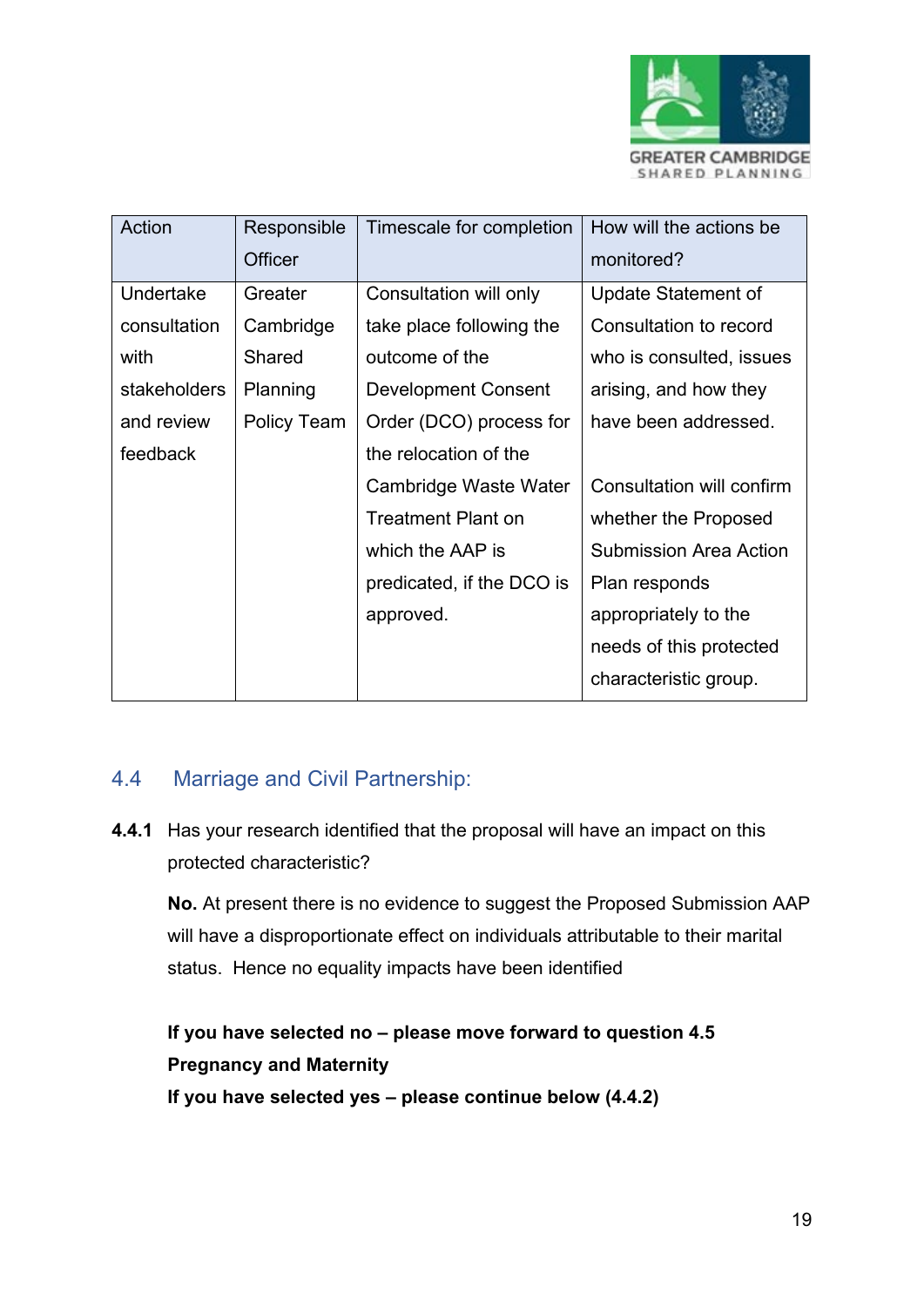

- **4.4.2** Describe the impacts of the proposal on this protected characteristic group identified through your research, including
	- whether each impact is positive, neutral or negative
	- whether it is a high, medium or low impact.  $\square$
	- approximately 250 words per impact
- **4.4.3** Please complete the table below to detail actions that need to take place to minimise the negative and maximise the positive impacts raised in the previous question:

| Action       | Responsible        | Timescale for completion   | How will the actions be       |
|--------------|--------------------|----------------------------|-------------------------------|
|              | Officer            |                            | monitored?                    |
| Undertake    | Greater            | Consultation will only     | Update Statement of           |
| consultation | Cambridge          | take place following the   | Consultation to record        |
| with         | Shared             | outcome of the             | who is consulted, issues      |
| stakeholders | Planning           | <b>Development Consent</b> | arising, and how they         |
| and review   | <b>Policy Team</b> | Order (DCO) process for    | have been addressed.          |
| feedback     |                    | the relocation of the      |                               |
|              |                    | Cambridge Waste Water      | Consultation will confirm     |
|              |                    | <b>Treatment Plant on</b>  | whether the Proposed          |
|              |                    | which the AAP is           | <b>Submission Area Action</b> |
|              |                    | predicated, if the DCO is  | Plan responds                 |
|              |                    | approved.                  | appropriately to the          |
|              |                    |                            | needs of this protected       |
|              |                    |                            | characteristic group.         |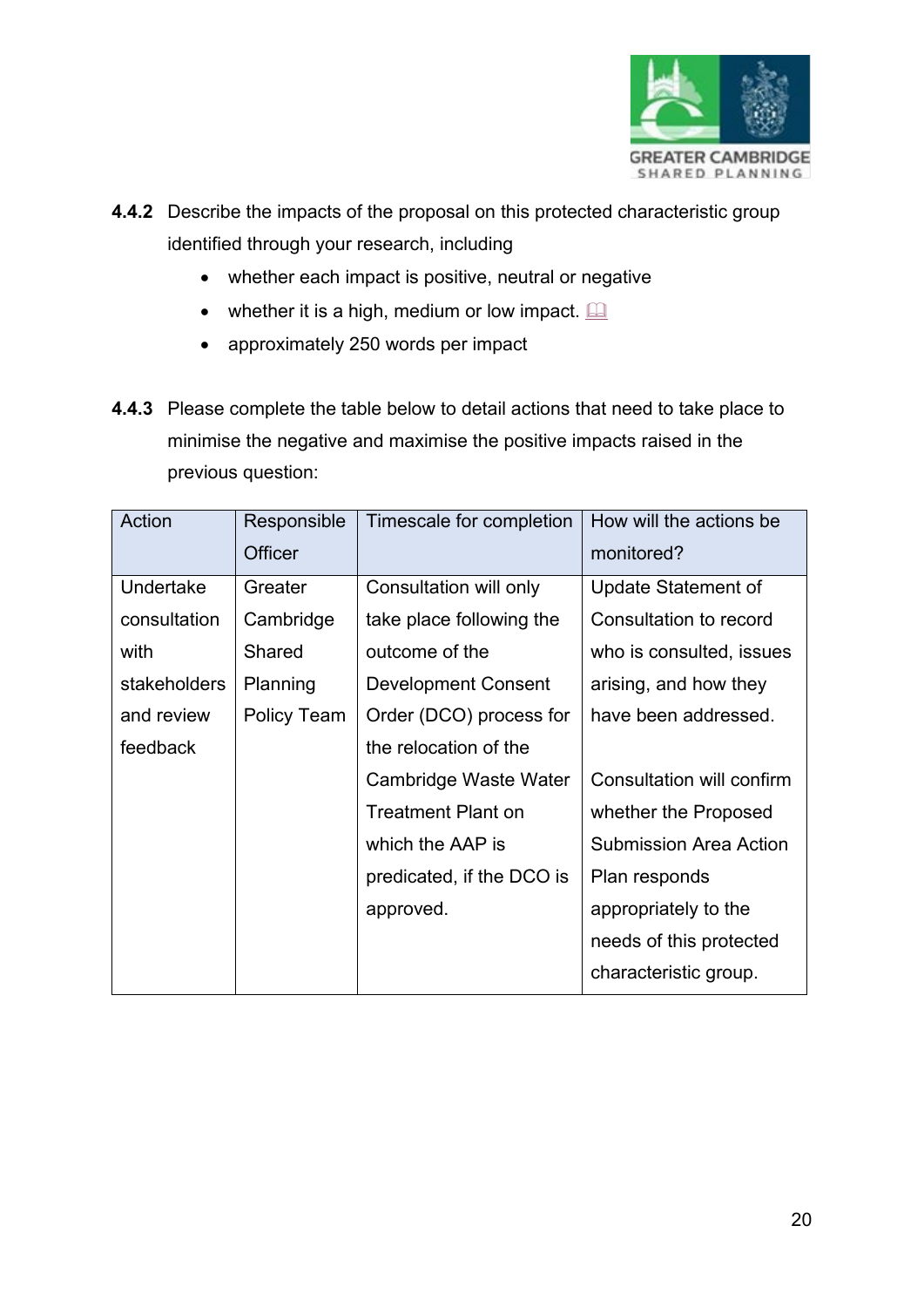

### 4.5 [Pregnancy and Maternity:](https://www.equalityhumanrights.com/en/equality-act/protected-characteristics#age)

**4.5.1** Has your research identified that the proposal will have an impact on this protected characteristic? **Yes**

**If you have selected no – please move forward to question 4.6 Race If you have selected yes – please continue below (4.5.2)**

- **4.5.2** Describe the impacts of the proposal on this protected characteristic group identified through your research, including
	- whether each impact is positive, neutral or negative
	- whether it is a high, medium or low impact.  $\square$
	- approximately 250 words per impact

#### Impact- Positive

The Proposed Submission AAP proposes a high density development with predominantly small household sizes and the provision of affordable housing on the site. It has been found that typically in new communities, there is a higher proportion of younger families who may have children, which can put pressure on statutory services. The Proposed Submission plan includes the provision of appropriate health care facilities which will be a positive impact for people with this protected characteristic.

The Proposed Submission plan proposes primary schools along with creche and nursery provision. Provision is also made in the plan for children's play spaces, in addition to areas of informal public open space which will benefit the wider community.

Policies within the Proposed Submission plan require the design of new streets and public places in North East Cambridge to consider the needs of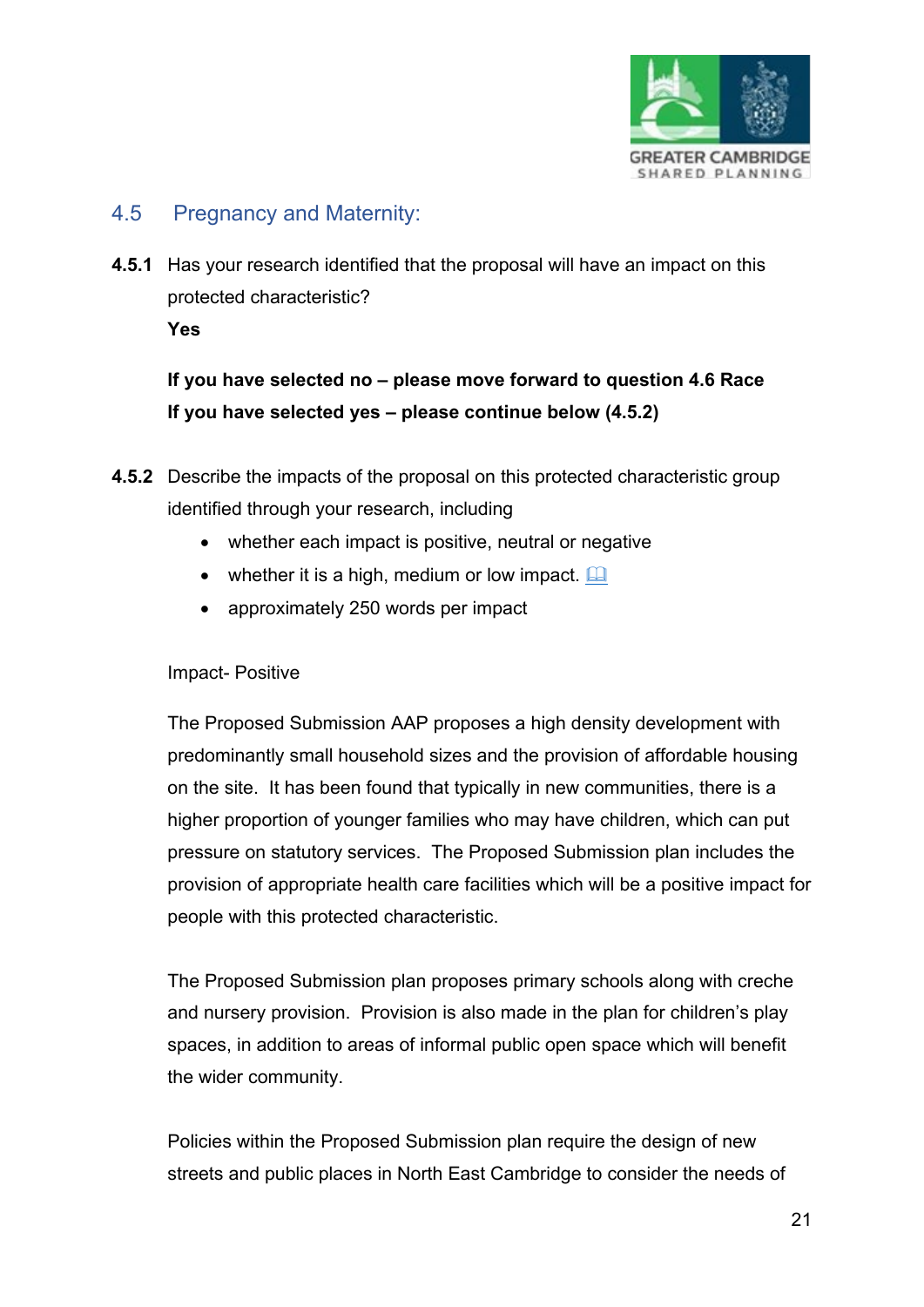

those walking, cycling and using other sustainable modes by providing wide thoroughfares to minimise conflict between different users. Such users will include pedestrians with prams and buggies, and cyclists transporting children using non-standard cycles, such as cargo cycles or attached child seats. A cycle parking policy is proposed which requires facilities to include spaces for non-standard cycles due their different shape, size and bulk. It is envisaged that such provision will have a positive impact on families with young children visiting and residing in the area.

**4.5.3** Please complete the table below to detail actions that need to take place to minimise the negative and maximise the positive impacts raised in the previous question:

| Action       | Responsible    | Timescale for completion   | How will the actions be       |
|--------------|----------------|----------------------------|-------------------------------|
|              | <b>Officer</b> |                            | monitored?                    |
| Undertake    | Greater        | Consultation will only     | <b>Update Statement of</b>    |
| consultation | Cambridge      | take place following the   | Consultation to record        |
| with         | Shared         | outcome of the             | who is consulted, issues      |
| stakeholders | Planning       | <b>Development Consent</b> | arising, and how they         |
| and review   | Policy         | Order (DCO) process for    | have been addressed.          |
| feedback     | Team           | the relocation of the      |                               |
|              |                | Cambridge Waste Water      | Consultation will confirm     |
|              |                | <b>Treatment Plant on</b>  | whether the Proposed          |
|              |                | which the AAP is           | <b>Submission Area Action</b> |
|              |                | predicated, if the DCO is  | Plan responds                 |
|              |                | approved.                  | appropriately to the          |
|              |                |                            | needs of this protected       |
|              |                |                            | characteristic group.         |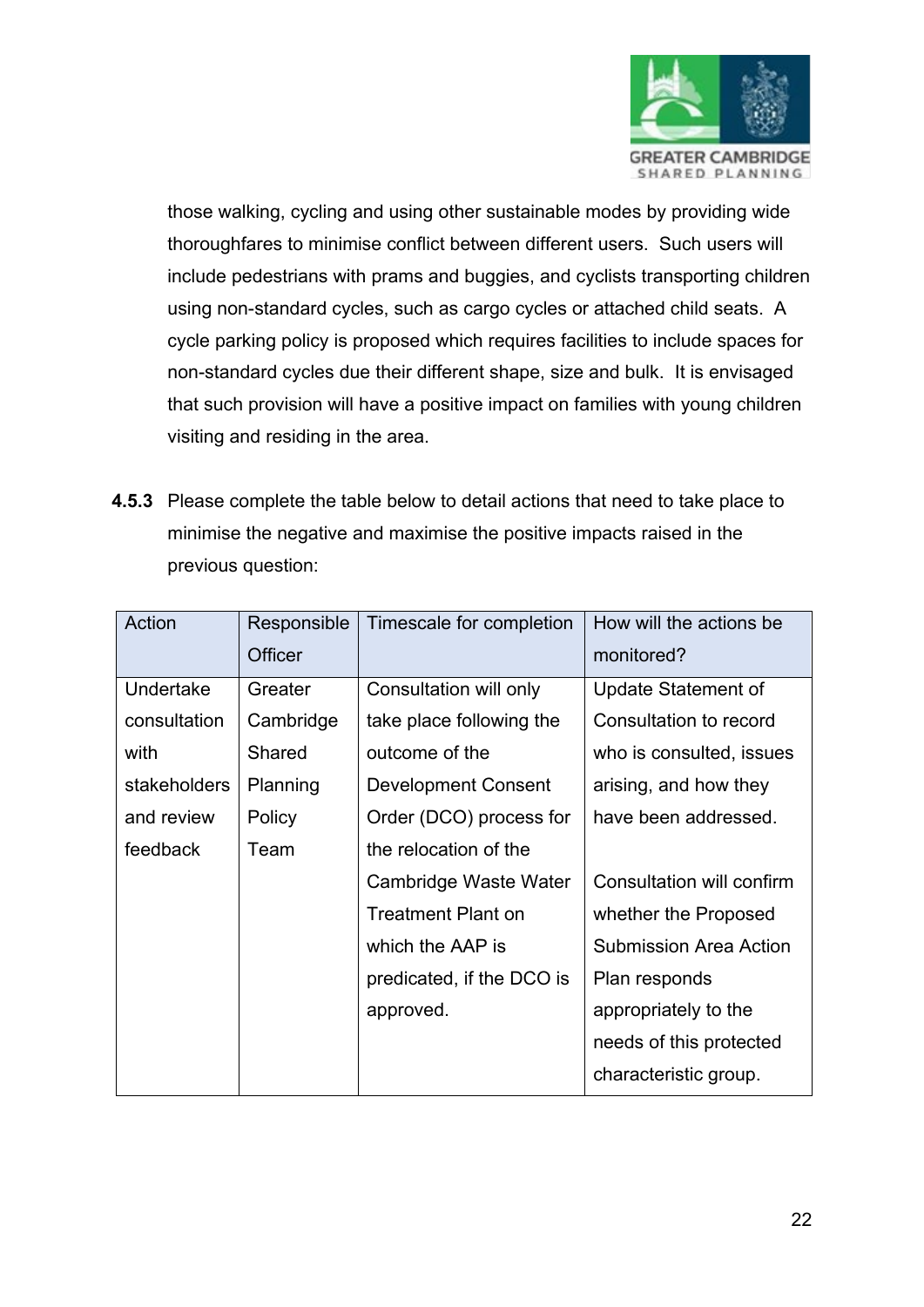

#### 4.6 [Race:](https://www.equalityhumanrights.com/en/equality-act/protected-characteristics#age)

**4.6.1** Has your research identified that the proposal will have an impact on this protected characteristic? **Yes**

**If you have selected no – please move forward to question 4.7 Religion or Belief**

**If you have selected yes – please continue below (4.6.2)**

- **4.6.2** Describe the impacts of the proposal on this protected characteristic group identified through your research, including
	- whether each impact is positive, neutral or negative
	- whether it is a high, medium or low impact.  $\square$
	- approximately 250 words per impact

Impact- Neutral

Relevant community organisations supporting people of different ethnicities, including the Cambridge Ethnic Community Forum, Friends Families and Travellers, the Irish Traveller Movement in Britain and The East Anglian Gypsy Council, will be directly notified of the Proposed Submission AAP consultation.

There is an established community of Travellers who live to the east of the Cambridge to Ely railway line bounding the AAP area in Fen Road. There are approximately 340 mobiles/caravans within this area, although this does not represent the number of pitches or households. In relation to the location of this community, there is currently only one road for access, which causes the community to experience exclusion from the surrounding area and has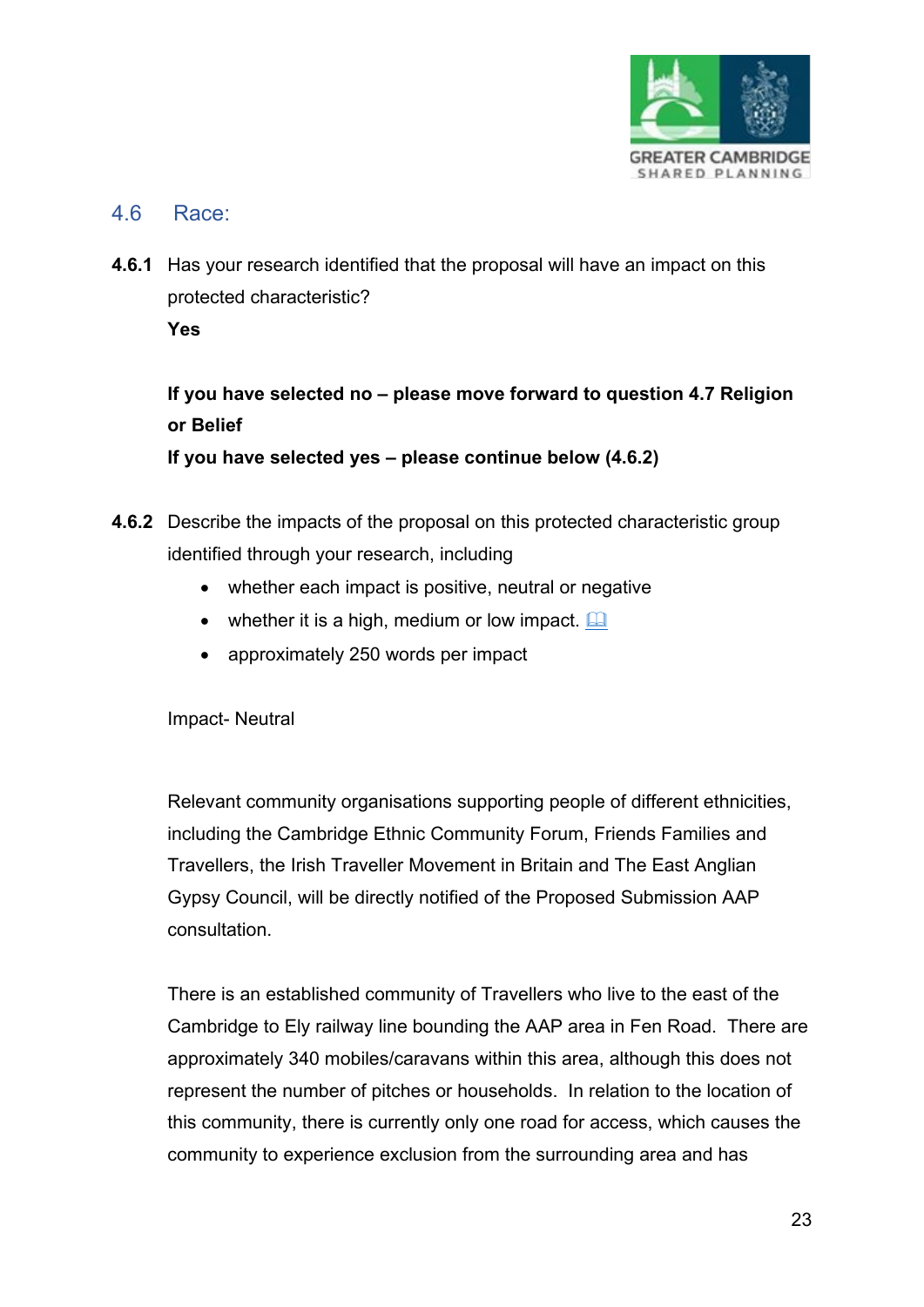

negative implications when the level crossing needs to be closed. Previous consultations have identified a need to explore opportunities to provide better access to this site. This area lies outside the AAP area and east of the Cambridge to Ely railway line. The issue of access is not an issue for the AAP to address, although the Councils recognise the issues facing this community and are engaging with Network Rail to stress to them the importance of addressing this issue.

It has been identified that Travellers have a lower level of literacy than other ethnic groups. To ensure that Travellers' views are considered, the consultation document will be written in plain English. A glossary will be included to explain technical terms used within the document. For previous consultations a leaflet has been prepared specifically for the Fen Road Traveller community to encourage participation in the consultation exercise. Council staff who work directly with the community distributed copies of the leaflet and it is anticipated that similar arrangements will be made for the future consultation. South Cambridgeshire District Councils' Gypsy and Traveller Site Liaison Officer has liaised with the community during previous consultation exercises and their advice will be sought prior to the Proposed Submission AAP consultation.

No specific equality impacts have been identified at this stage specific to other ethnic groups, although it has been found that there is a higher than average proportion of internationals (from all over the world) in new communities. All documentation relating to the Proposed Submission AAP will be made available on request in different languages and people will be able to feed back their responses through the Councils' translation/interpretation service providers. It is envisaged that a Community Development Worker will be appointed for the North East Cambridge development. Such an appointment will provide a valuable liaison point for internationals and could facilitate the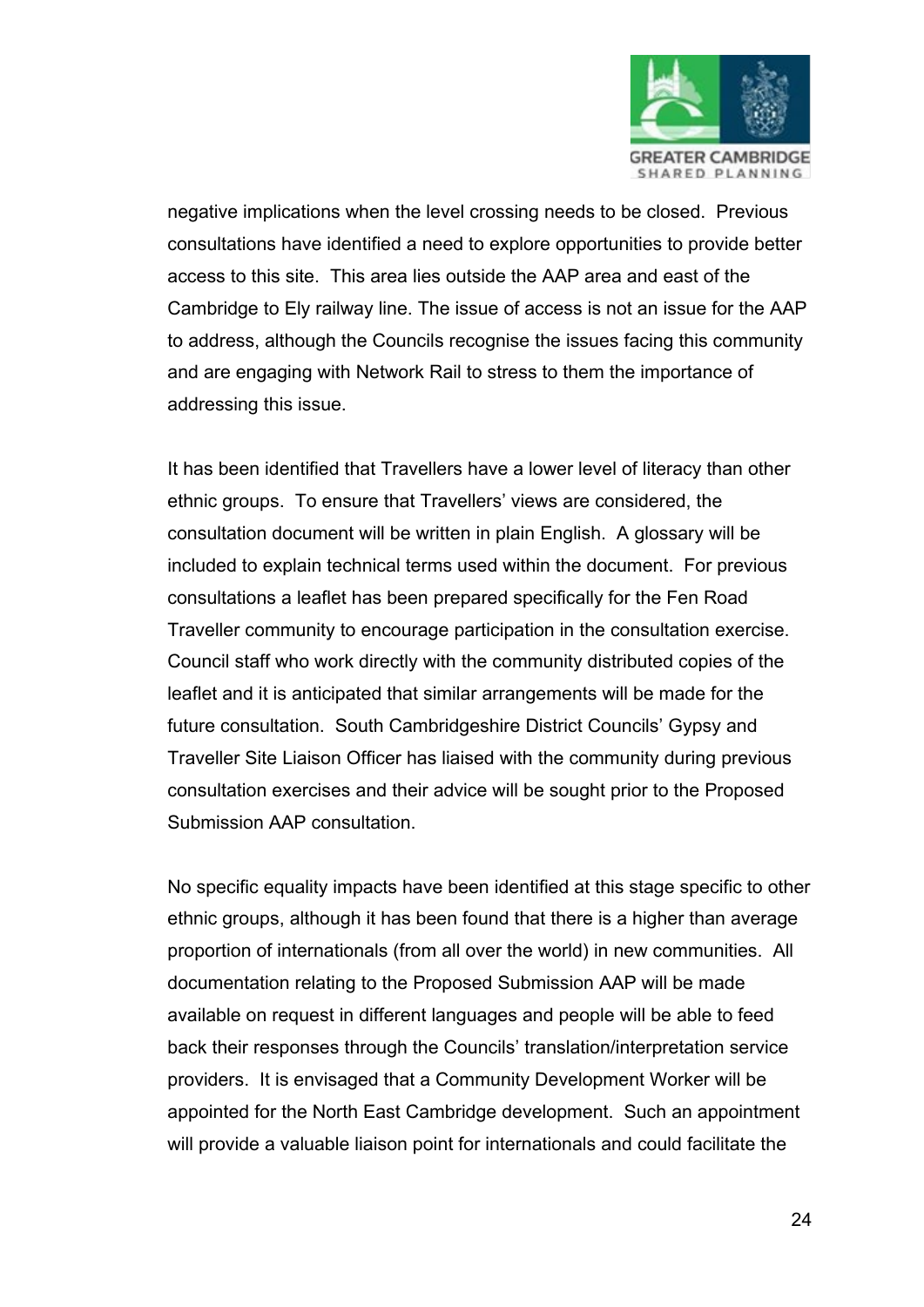

formation of an international group within the community to provide support and advice for access to statutory services.

**4.6.3** Please complete the table below to detail actions that need to take place to minimise the negative and maximise the positive impacts raised in the previous question:

| Action       | Responsible        | Timescale for completion   | How will the actions be          |
|--------------|--------------------|----------------------------|----------------------------------|
|              | Officer            |                            | monitored?                       |
| Undertake    | Greater            | Consultation will only     | <b>Update Statement of</b>       |
| consultation | Cambridge          | take place following the   | Consultation to record           |
| with         | Shared             | outcome of the             | who is consulted, issues         |
| stakeholders | Planning           | <b>Development Consent</b> | arising, and how they            |
| and review   | <b>Policy Team</b> | Order (DCO) process for    | have been addressed.             |
| feedback     |                    | the relocation of the      |                                  |
|              |                    | Cambridge Waste Water      | <b>Consultation will confirm</b> |
|              |                    | <b>Treatment Plant on</b>  | whether the Proposed             |
|              |                    | which the AAP is           | <b>Submission Area Action</b>    |
|              |                    | predicated, if the DCO is  | Plan responds                    |
|              |                    | approved.                  | appropriately to the             |
|              |                    |                            | needs of this protected          |
|              |                    |                            | characteristic group.            |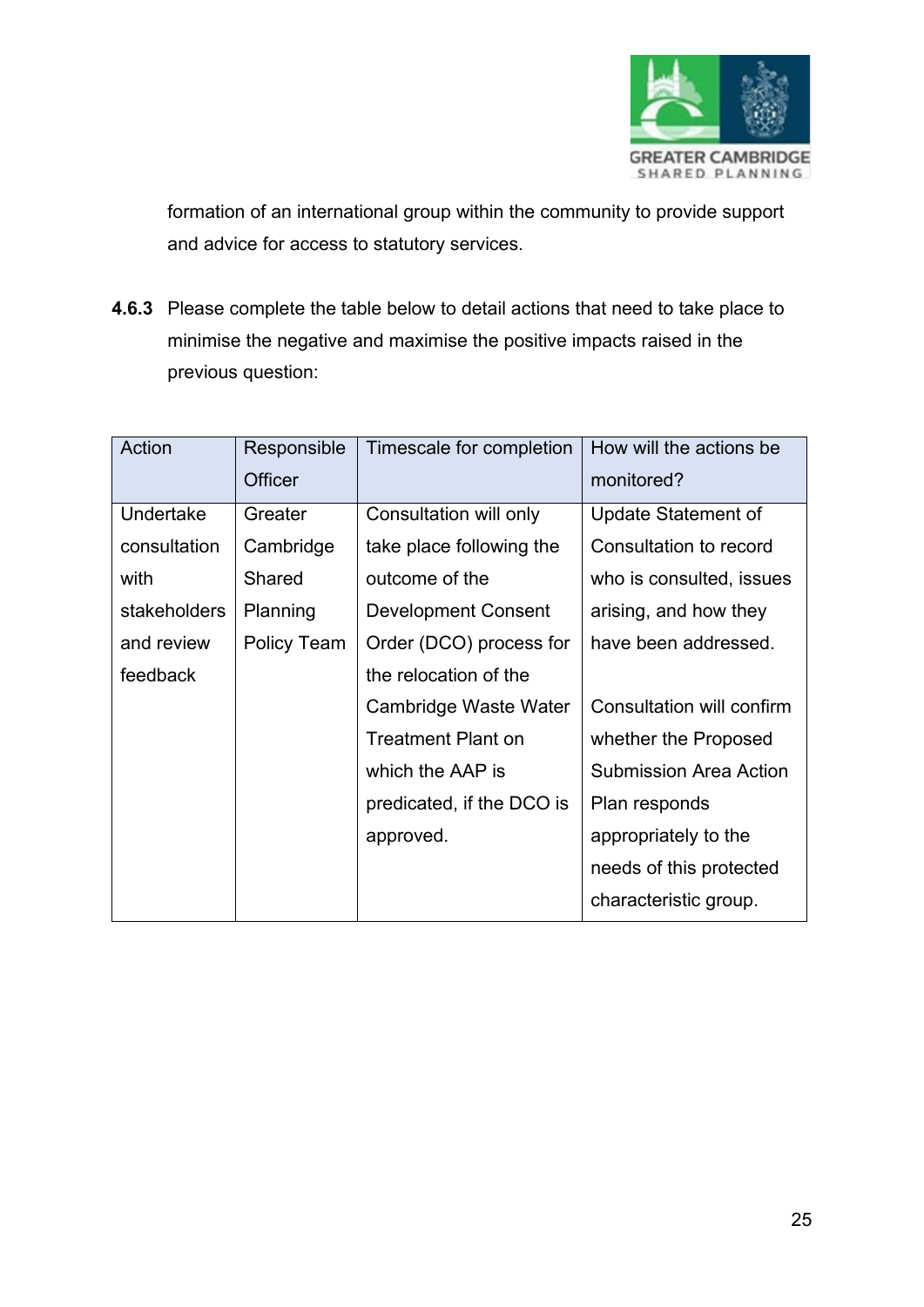

#### 4.7 [Religion or Belief:](https://www.equalityhumanrights.com/en/equality-act/protected-characteristics#age)

**4.7.1** Has your research identified that the proposal will have an impact on this protected characteristic? **Yes**

**If you have selected no – please move forward to question 4.8 Sex If you have selected yes – please continue below (4.7.2)**

- **4.7.2** Describe the impacts of the proposal on this protected characteristic group identified through your research, including
	- whether each impact is positive, neutral or negative
	- whether it is a high, medium or low impact.  $\Box$
	- approximately 250 words per impact

Impact- Neutral

Consultation on the Proposed Submission AAP will include groups such as the Faiths Partnership, to seek views on the provision of places of worship within the AAP.

The Proposed Submission AAP proposes community meeting space which will be available for hire for use by a range of local community and cultural groups, including religious and faith groups.

**4.7.3** Please complete the table below to detail actions that need to take place to minimise the negative and maximise the positive impacts raised in the previous question: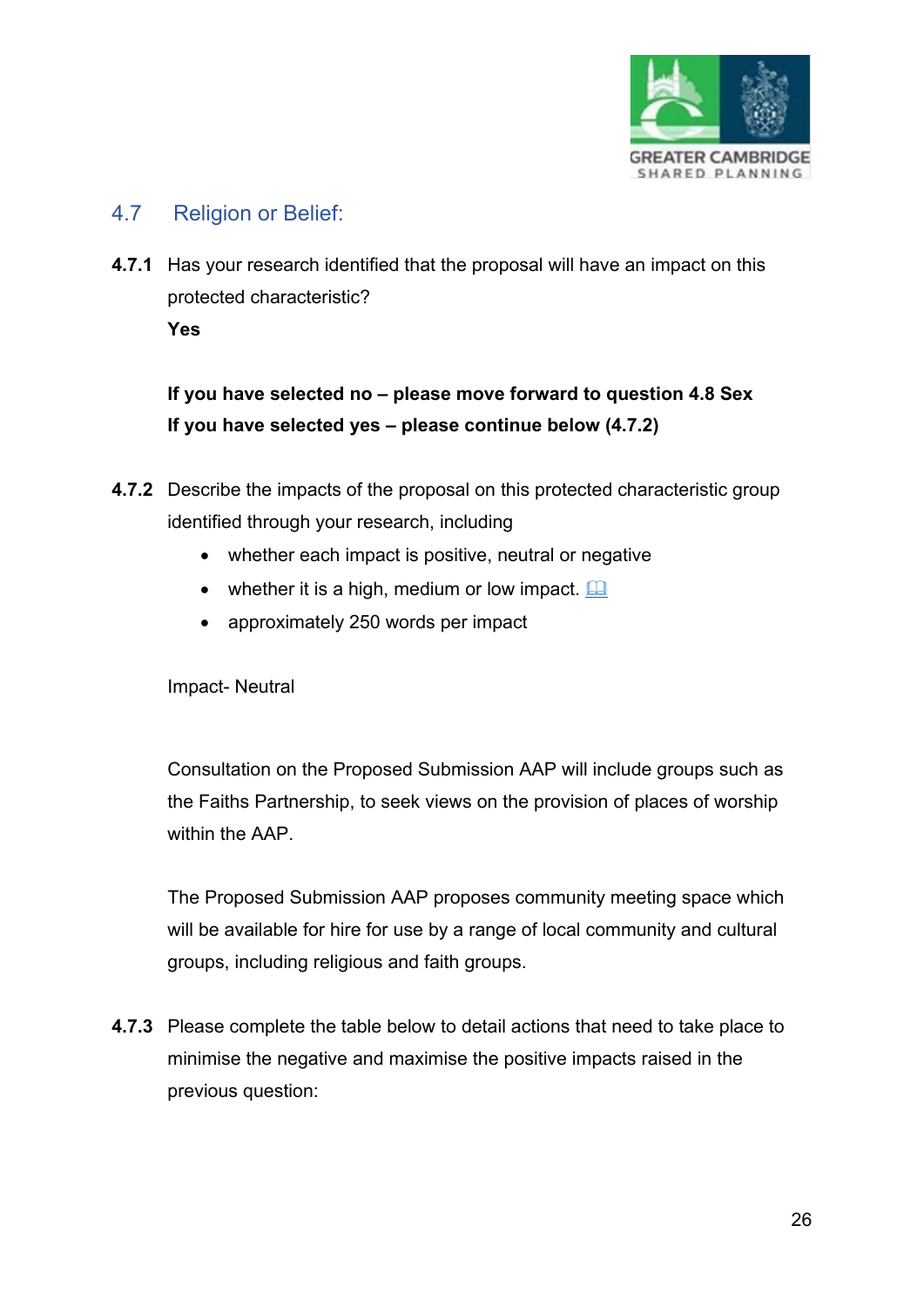

| Action       | Responsible | Timescale for completion  | How will the actions be       |
|--------------|-------------|---------------------------|-------------------------------|
|              | Officer     |                           | monitored?                    |
| Undertake    | Greater     | Consultation will only    | <b>Update Statement of</b>    |
| consultation | Cambridge   | take place following the  | Consultation to record        |
| with         | Shared      | outcome of the            | who is consulted, issues      |
| stakeholders | Planning    | Development Consent       | arising, and how they         |
| and review   | Policy Team | Order (DCO) process for   | have been addressed.          |
| feedback     |             | the relocation of the     |                               |
|              |             | Cambridge Waste Water     | Consultation will confirm     |
|              |             | <b>Treatment Plant on</b> | whether the Proposed          |
|              |             | which the AAP is          | <b>Submission Area Action</b> |
|              |             | predicated, if the DCO is | Plan responds                 |
|              |             | approved.                 | appropriately to the          |
|              |             |                           | needs of this protected       |
|              |             |                           | characteristic group.         |

### 4.8 [Sex:](https://www.equalityhumanrights.com/en/equality-act/protected-characteristics#age)

**4.8.1** Has your research identified that the proposal will have an impact on this protected characteristic? **Yes**

# **If you have selected no – please move forward to question 4.9 (Sexual Orientation) If you have selected yes – please continue below (4.8.2)**

- **4.8.2** Describe the impacts of the proposal on this protected characteristic group identified through your research, including
	- whether each impact is positive, neutral or negative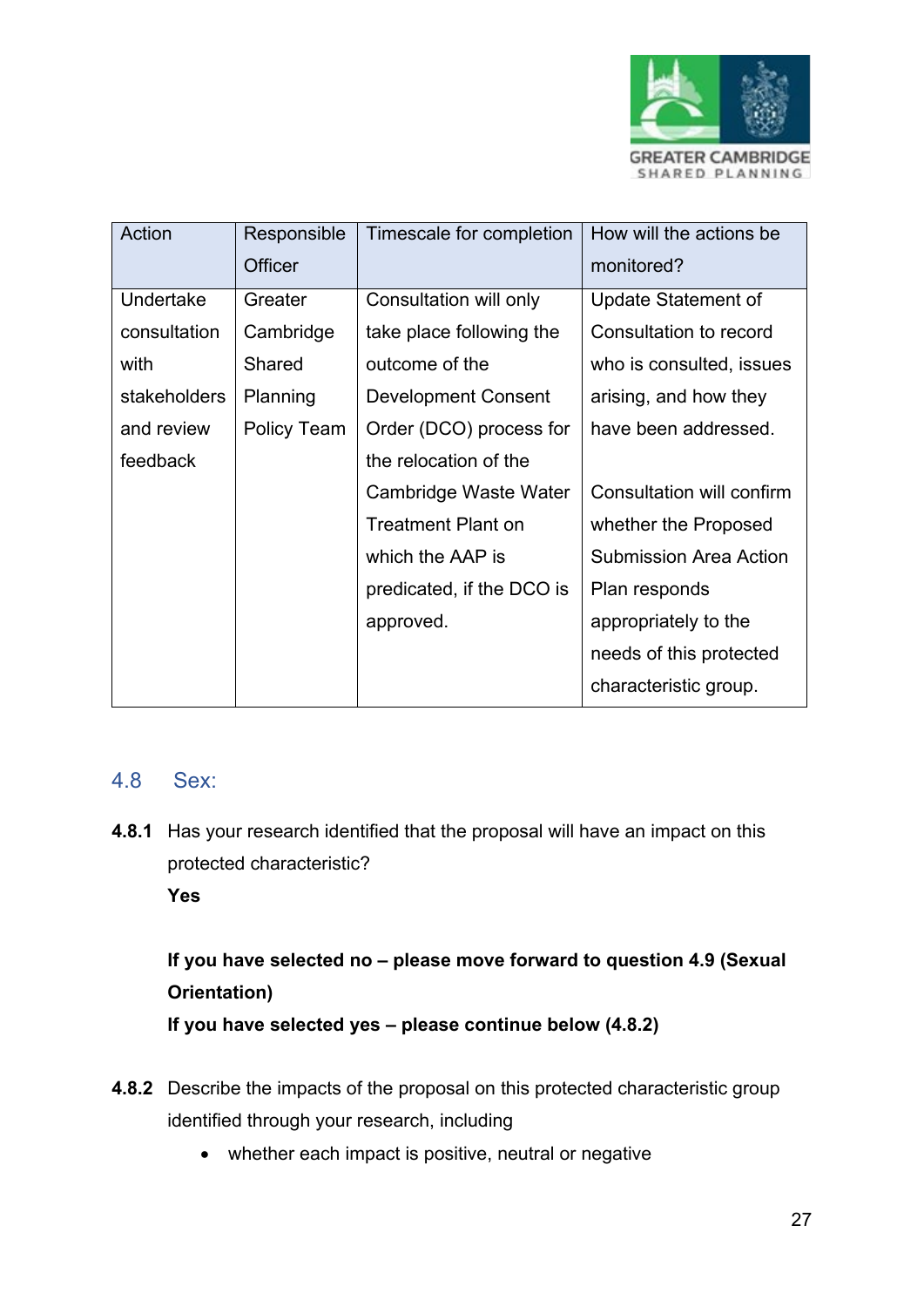

- whether it is a high, medium or low impact.  $\square$
- approximately 250 words per impact

#### Impact- Neutral

Organisations such as Cambridgeshire Constabulary, Council Community Safety teams, Mind (CPSL), Cambridge Women's Aid, Cambridge Women's Resource Centre and Cambridge Rape Crisis have been included in previous consultation exercises and will be directly notified of the Proposed Submission AAP consultation.

Evidence shows that a higher proportion of males tend to be involved in crime and drugs and women felt unsafe on the streets of Cambridge at night. The Proposed Submission AAP identifies community safety as one of the important principles guiding new development and as such, through a designled 'Designing out Crime' approach, has the potential to help foster a sense of safety and reduce or prevent crime in the area.

A Community Safety Topic Paper has been prepared which seeks to address these issues in terms of establishing a safe community and fostering social inclusion. The topic paper will be published alongside the Proposed Submission AAP.

Social isolation is a factor in suicides and there are some indications that there may be higher than average incidence of suicides in large new developments because of the isolation experienced in the early years before a community is established. Both sexes are affected, but the incidence of male suicides is generally higher than females. A Health and Well-being Topic Paper explores these issues and proposes appropriate recommendations.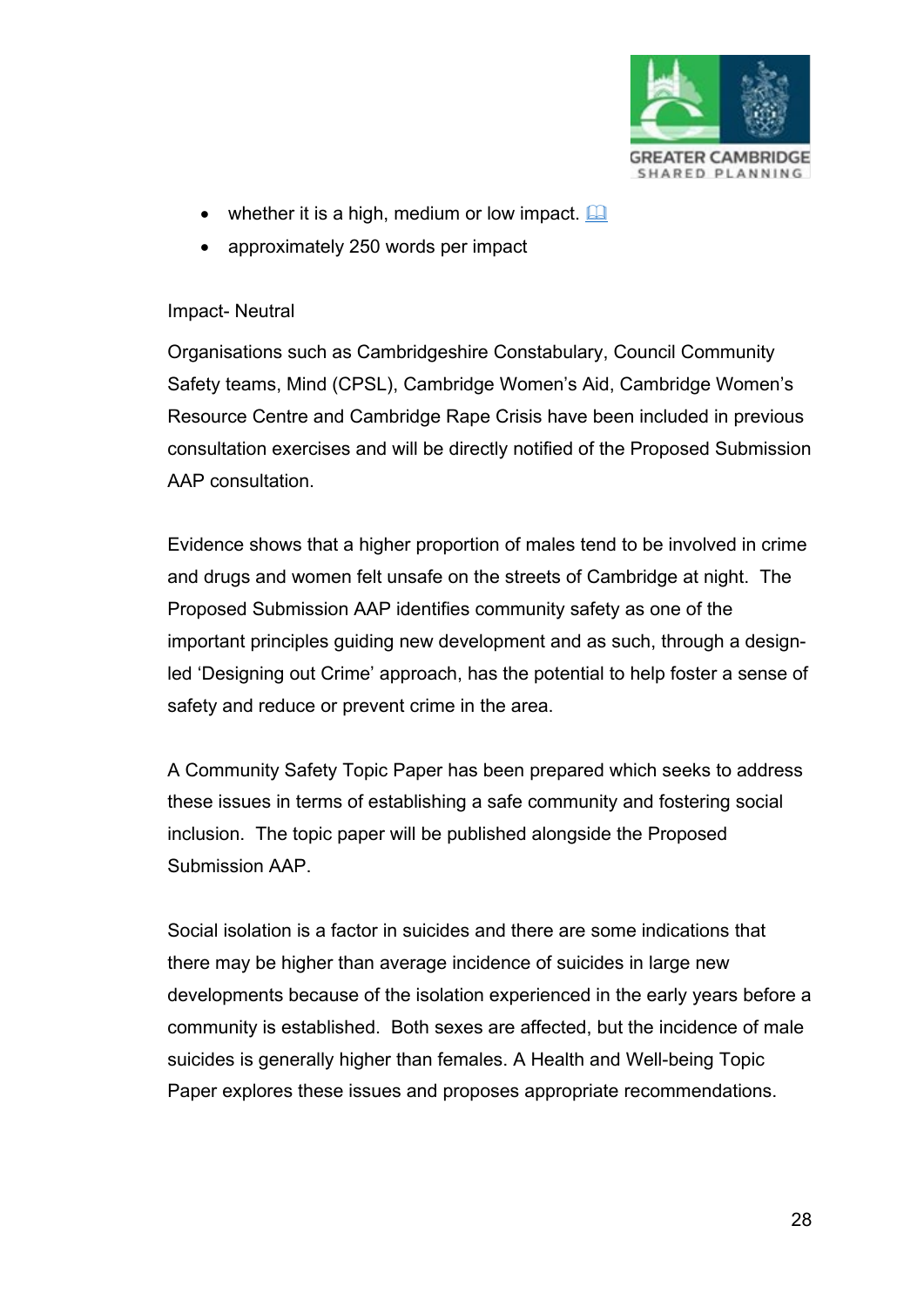

**4.8.3** Please complete the table below to detail actions that need to take place to minimise the negative and maximise the positive impacts raised in the previous question:

| Action       | Responsible        | Timescale for                | How will the actions be       |
|--------------|--------------------|------------------------------|-------------------------------|
|              | <b>Officer</b>     | completion                   | monitored?                    |
| Undertake    | Greater            | Consultation will only       | Update Statement of           |
| consultation | Cambridge          | take place following the     | Consultation to record        |
| with         | Shared             | outcome of the               | who is consulted, issues      |
| stakeholders | Planning           | <b>Development Consent</b>   | arising, and how they         |
| and review   | <b>Policy Team</b> | Order (DCO) process          | have been addressed.          |
| feedback     |                    | for the relocation of the    |                               |
|              |                    | Cambridge Waste              | Consultation will confirm     |
|              |                    | <b>Water Treatment Plant</b> | whether the Proposed          |
|              |                    | on which the AAP is          | <b>Submission Area Action</b> |
|              |                    | predicated, if the DCO       | Plan responds                 |
|              |                    | is approved.                 | appropriately to the          |
|              |                    |                              | needs of this protected       |
|              |                    |                              | characteristic group.         |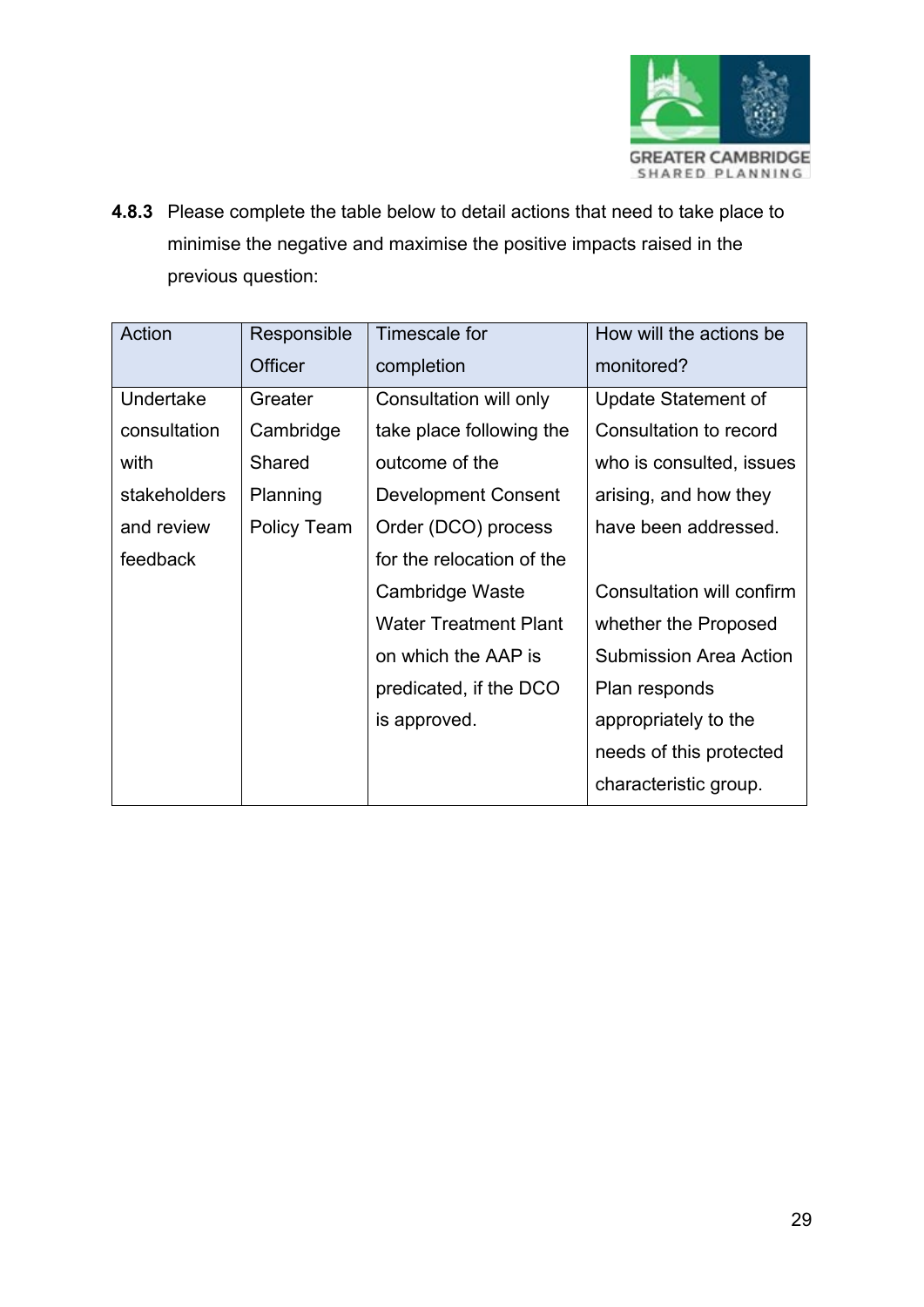

### 4.9 [Sexual Orientation:](https://www.equalityhumanrights.com/en/equality-act/protected-characteristics#age)

**4.9.1** Has your research identified that the proposal will have an impact on this protected characteristic? **Yes** 

**If you have selected no – please move forward to question 4.10 (Other) If you have selected yes – please continue below (4.9.2)**

- **4.9.2** Describe the impacts of the proposal on this protected characteristic group identified through your research, including
	- whether each impact is positive, neutral or negative
	- whether it is a high, medium or low impact.  $\Box$
	- approximately 250 words per impact

Impact- Neutral

The Proposed Submission AAP identifies community safety as one of the important principles guiding new development and as such has the potential to help reduce or prevent hate crime in the area. Hate crime is defined as any crimes that are targeted at a person because of hostility or prejudice towards that person's disability, race or ethnicity, religion or belief, sexual orientation or transgender identity. The AAP proposes the development of high-quality places with well-designed buildings, streets, spaces and landscape with good natural surveillance to reduce crime and the fear of crime along with antisocial behaviour. Such an approach will have a positive impact on the safety and well-being of those working, living and visiting the North East Cambridge.

A Community Safety Topic Paper has been prepared which seeks to address these issues in terms of establishing a safe community and fostering social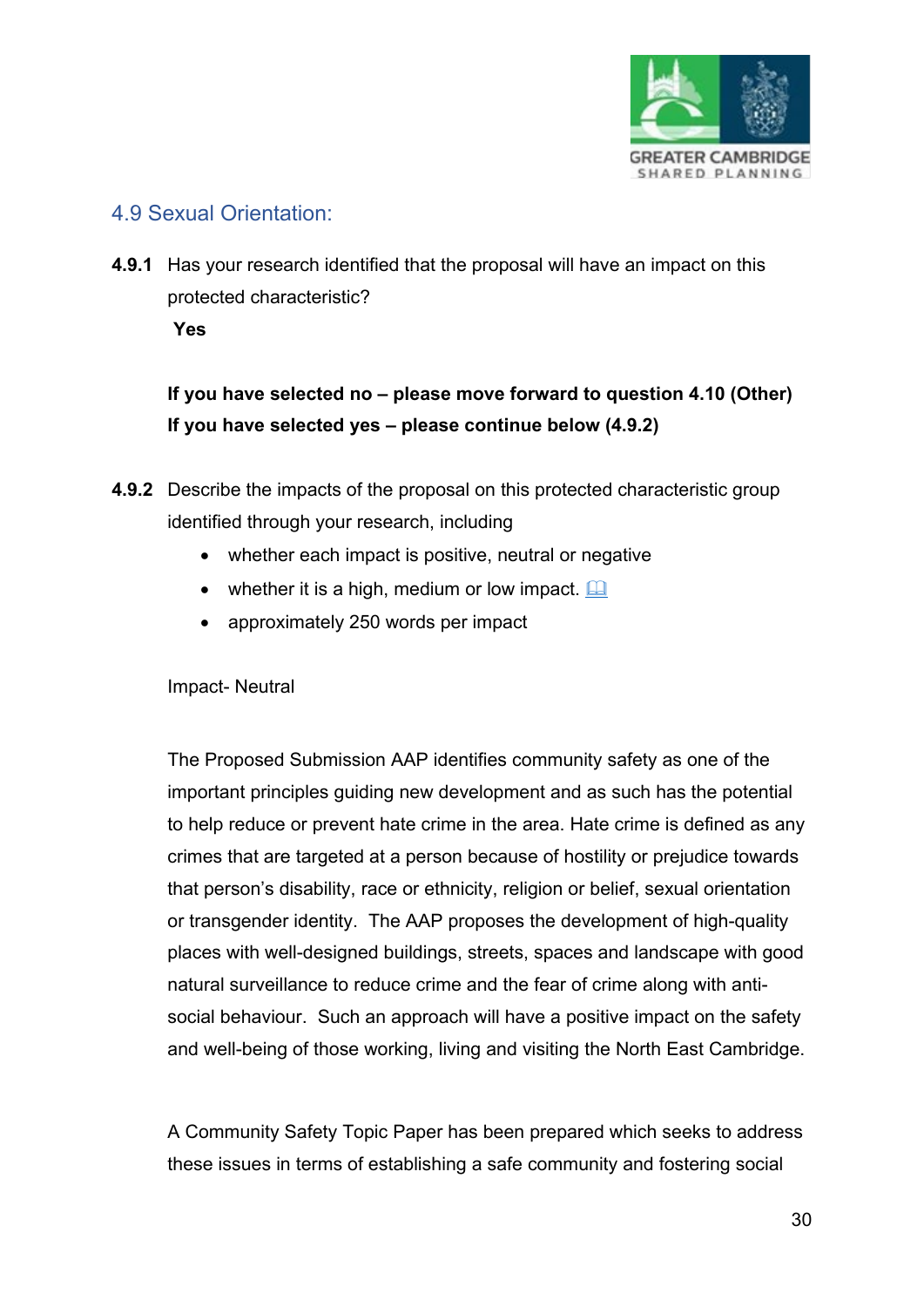

cohesion. Relevant community organisations will be consulted on the Proposed Submission AAP including the Kite Trust and The Encompass Network.

**4.9.3** Please complete the table below to detail actions that need to take place to minimise the negative and maximise the positive impacts raised in the previous question:

| Action       | Responsible | Timescale for completion   | How will the actions be          |
|--------------|-------------|----------------------------|----------------------------------|
|              | Officer     |                            | monitored?                       |
| Undertake    | Greater     | Consultation will only     | <b>Update Statement of</b>       |
| consultation | Cambridge   | take place following the   | Consultation to record           |
| with         | Shared      | outcome of the             | who is consulted, issues         |
| stakeholders | Planning    | <b>Development Consent</b> | arising, and how they            |
| and review   | Policy Team | Order (DCO) process for    | have been addressed.             |
| feedback     |             | the relocation of the      |                                  |
|              |             | Cambridge Waste Water      | <b>Consultation will confirm</b> |
|              |             | <b>Treatment Plant on</b>  | whether the Proposed             |
|              |             | which the AAP is           | <b>Submission Area Action</b>    |
|              |             | predicated, if the DCO is  | Plan responds                    |
|              |             | approved.                  | appropriately to the             |
|              |             |                            | needs of this protected          |
|              |             |                            | characteristic group.            |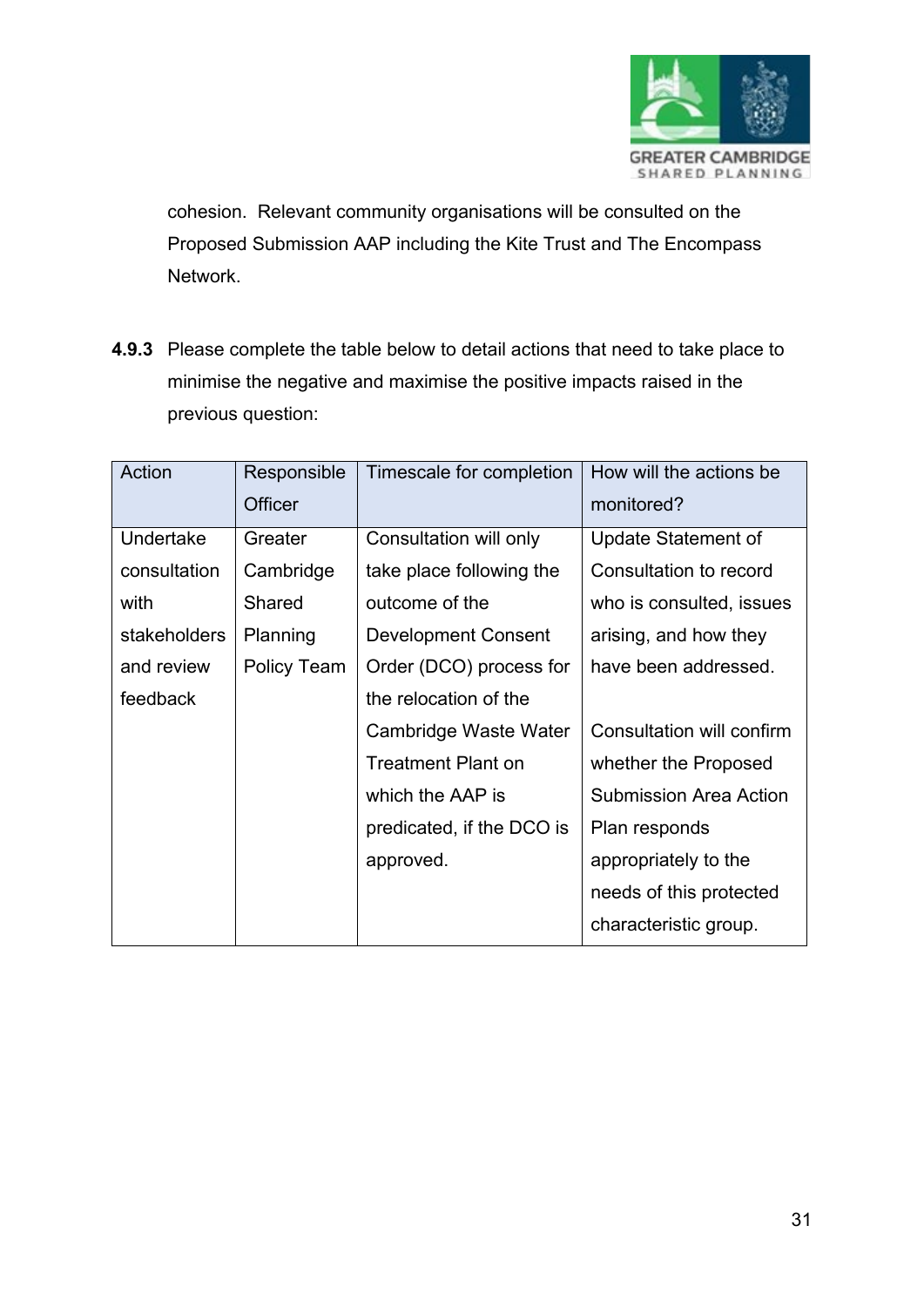

4.10 Other: (e.g., rurality, growth, socio-economic status, groups who have more than one protected characteristic that taken together create overlapping and interdependent systems of discrimination or disadvantage etc.).

**4.10.1** Has your research identified that the proposal will have an impact on this protected characteristic? **Yes**

**If you have selected no – please move forward to question 5.1 If you have selected yes – please continue below (4.10.2)**

- **4.10.2** Describe the impacts of the proposal on this protected characteristic group identified through your research, including
	- whether each impact is positive, neutral or negative
	- whether it is a high, medium or low impact.  $\square$
	- approximately 250 words per impact

Of the three wards adjoining the site, two are within the 20 most deprived wards in Cambridgeshire in terms of multiple deprivation, namely King's Hedges and East Chesterton. An Anti-Poverty Strategy Topic Paper exploring this issue has been prepared and will be published alongside the Proposed Submission AAP.

It can be difficult to involve some low-income groups in public consultation exercises if they have limited access to the internet and transport. The Planning Service will seek to place information regarding the Proposed Submission AAP at accessible hubs and venues which are visited as part of residents' daily lives, at local supermarkets and food banks, for example. Relevant community organisations will be consulted including local resident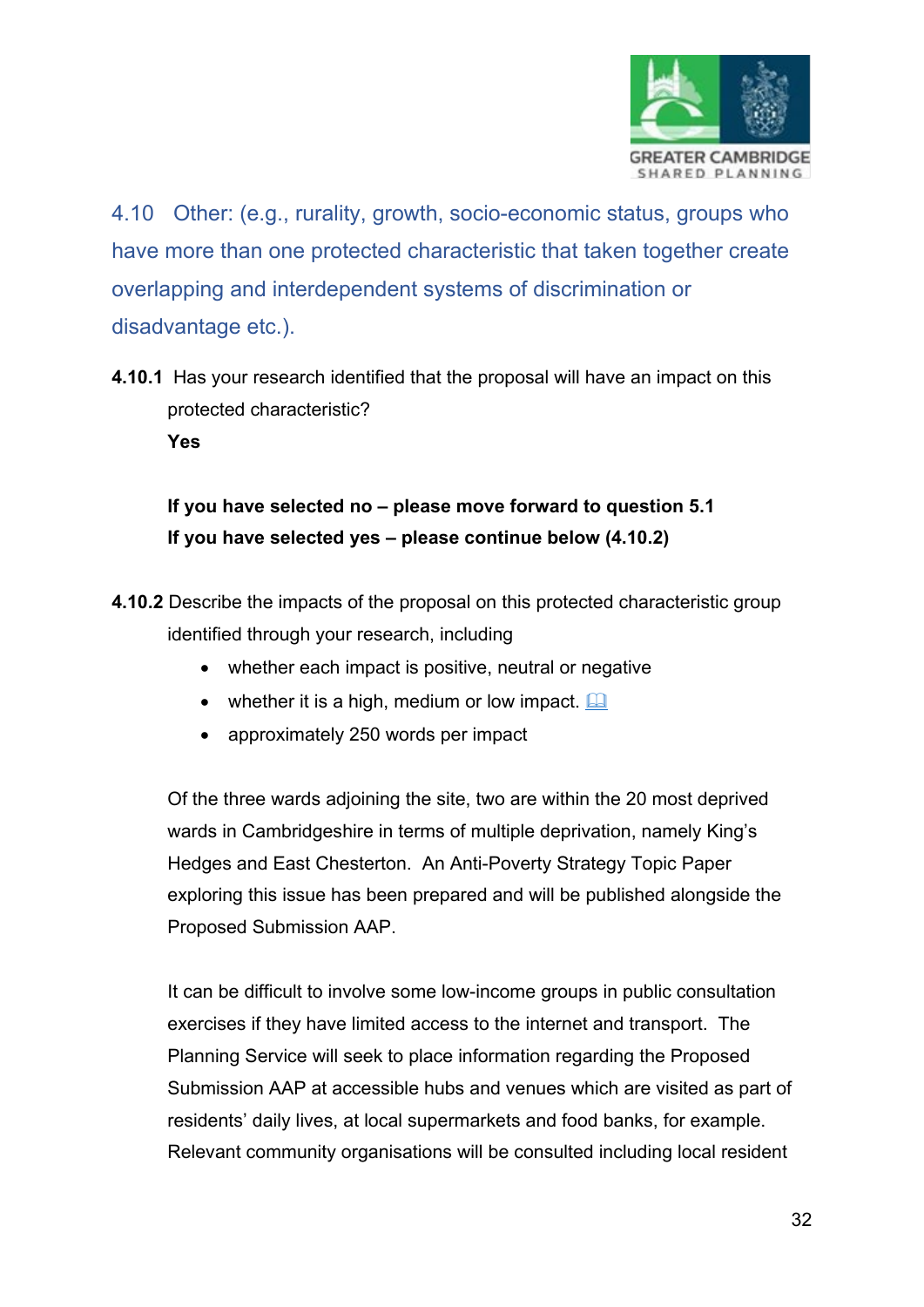

associations, and other local community groups that are representative of the area.

The Proposed Submission AAP proposes a range of opportunities to assist low-income groups and assist with addressing poverty in the area. This includes providing good pedestrian and cycle access to new local services, providing additional affordable housing that could be made available to meet the local housing needs, and providing a greater number and range of employment (through retaining a mix of employment types including industrial uses, and providing flexible and affordable units for business start-ups and growth) and training opportunities for local people.

It will also be important to consider the interests of the new residents that will be moving to the development. There is evidence to indicate that some large new developments can create feelings of isolation with higher incidences of anti-social behaviour, suicide etc. It is important that community development and support is a key element in the creation of the community. There is also a risk of divide developing between the new and existing communities, and initiatives will be explored to integrate the communities where possible. For example, employment opportunities for local people could be secured through the adoption of a Community Engagement Strategy.

The term Intersectionality recognises the lived experiences of those who experience discrimination on multiple grounds due to the complexity of people's identities. For example, Black women can have different experiences of sexism than White women and can experience racism differently than Black men, and a member of the Traveller community has a higher likelihood of having a disability or long-term illness and as such may need greater access to healthcare facilities. An important objective of the Proposed Submission AAP is the integration of the proposed development with surrounding communities by providing a range of jobs, shops and facilities, including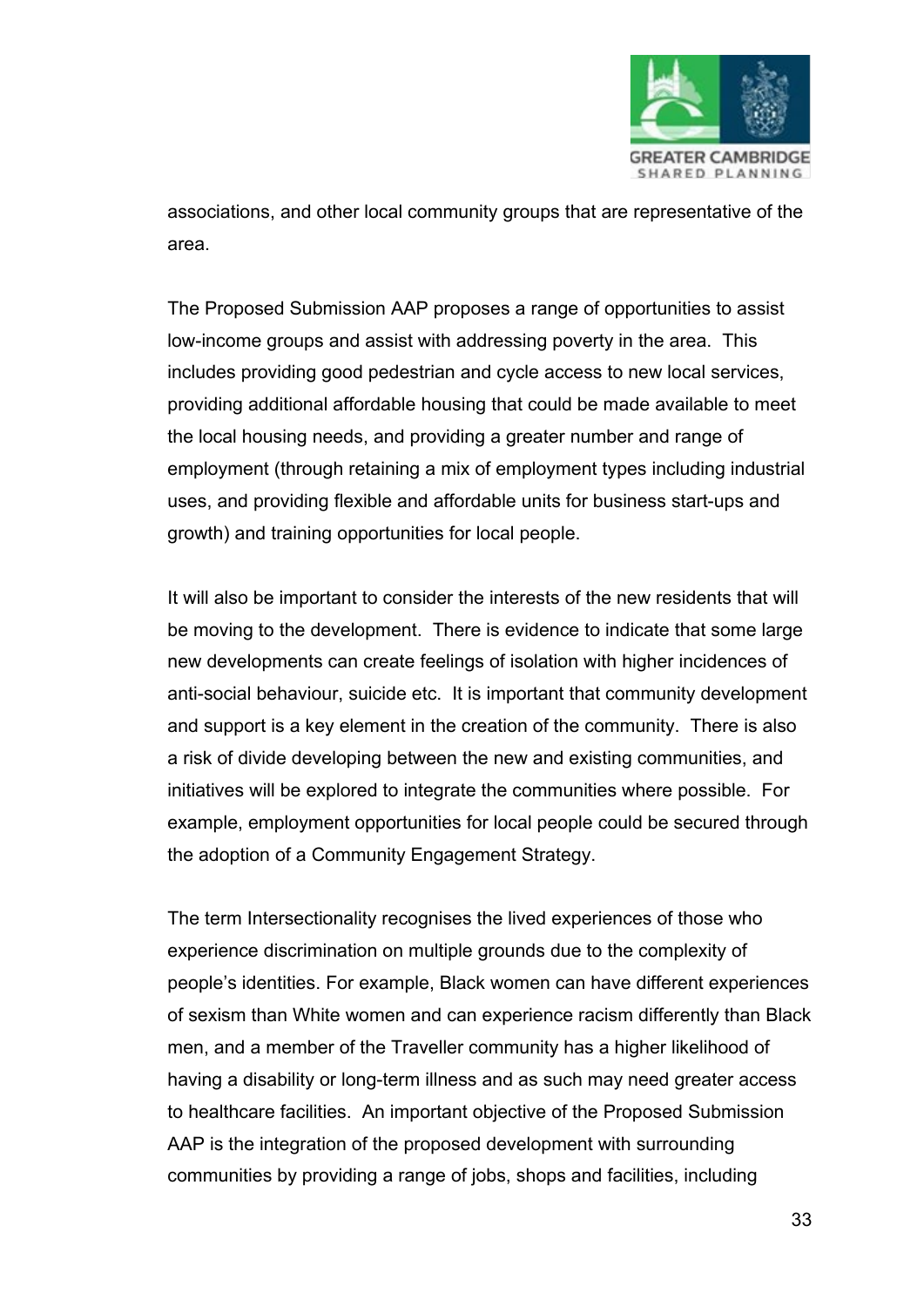

healthcare services, which will benefit neighbouring communities as well as new residents. As outlined in section 4.6 (Race) above, publicity materials will be prepared specifically for the Fen Road Traveller community to raise awareness of the proposals and the Gypsy and Traveller Site Liaison Officer will assist by encouraging participation in the future Proposed Submission AAP consultation.

**4.10.3** Please complete the table below to detail actions that need to take place to minimise the negative and maximise the positive impacts raised in the previous question:

| Action       | Responsible    | Timescale for completion   | How will the actions be       |
|--------------|----------------|----------------------------|-------------------------------|
|              | <b>Officer</b> |                            | monitored?                    |
| Undertake    | Greater        | Consultation will only     | Update Statement of           |
| consultation | Cambridge      | take place following the   | Consultation to record        |
| with         | Shared         | outcome of the             | who is consulted, issues      |
| stakeholders | Planning       | <b>Development Consent</b> | arising, and how they         |
| and review   | Policy Team    | Order (DCO) process for    | have been addressed.          |
| feedback     |                | the relocation of the      |                               |
|              |                | Cambridge Waste Water      | Consultation will confirm     |
|              |                | <b>Treatment Plant on</b>  | whether the Proposed          |
|              |                | which the AAP is           | <b>Submission Area Action</b> |
|              |                | predicated, if the DCO is  | Plan responds                 |
|              |                | approved.                  | appropriately to the          |
|              |                |                            | needs of this protected       |
|              |                |                            | characteristic group.         |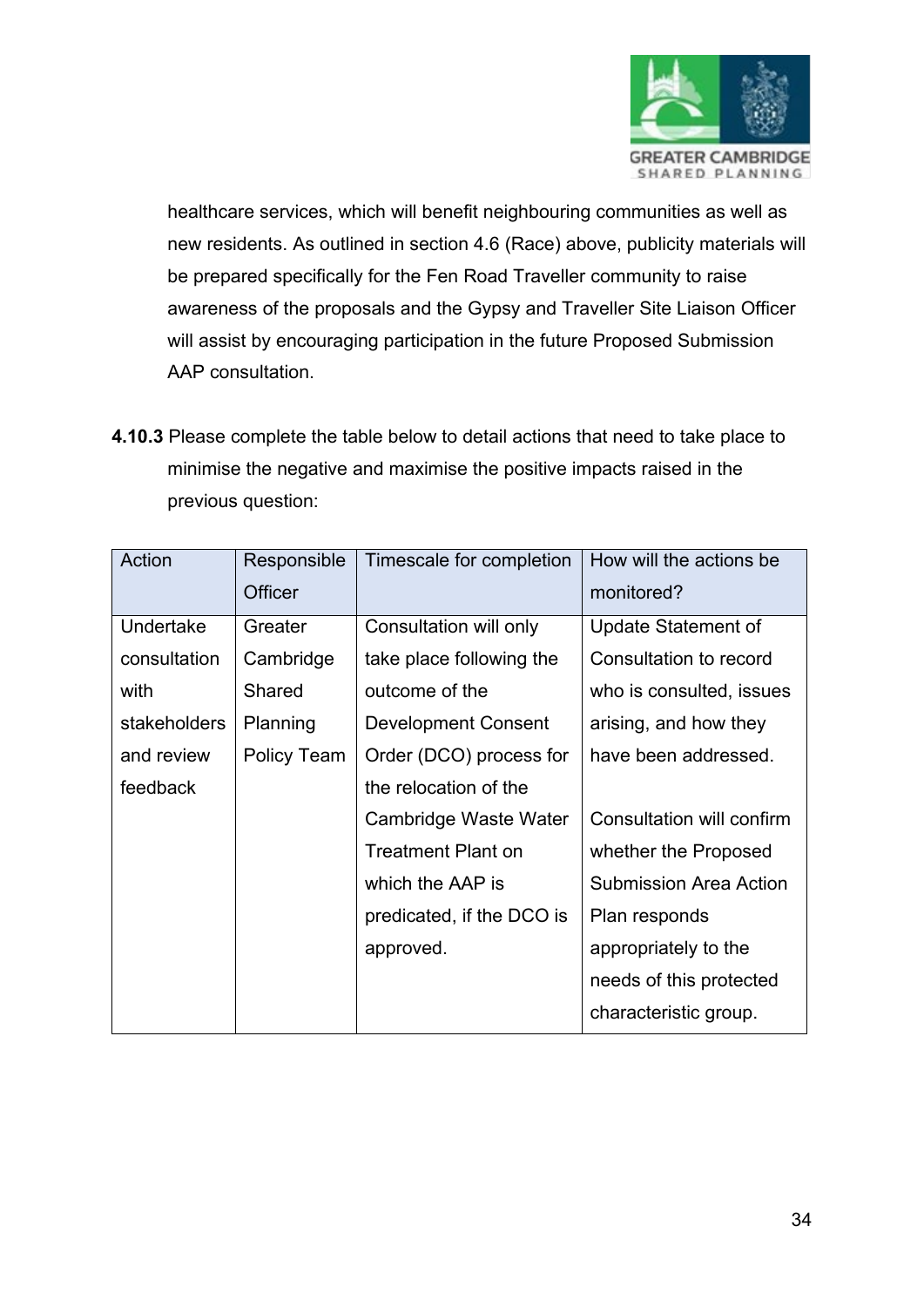

## **Section 5: Summary**

**5.1** Briefly summarise the key findings of the EqIA and any significant equality considerations that should be taken into account when deciding whether or not to proceed with the proposal (this section can be included within the 'equality implications' section of any committee reports). (Approximately 250 words)

It is recommended that the Proposed Submission North East Cambridge Area Action Plan continue to be progressed through the plan-making process, taking into account the equality issues raised in this assessment. The Proposed Submission AAP will be published at the appropriate time for consultation with members of the public and stakeholders. As part of the consultation exercise, comments will be invited on this Equality Impact Assessment and any representations will feed into the next assessment to be prepared to accompany the Submission Stage of the AAP. The consultation exercise will allow the opportunity for all sections of the local community to influence the final version of the plan.

- **5.2** Confirm the recommendation of the officer completing the EqIA:
	- Approved (No major change): Your analysis demonstrates that the policy is robust, and the evidence shows no potential for discrimination and that you have taken all appropriate opportunities to advance equality and foster good relations between groups.
- **5.3** Signature of individual(s) completing EqIA: Claire Spencer Fiona Lightfoot

#### **5.4** Date of completion: November 2021